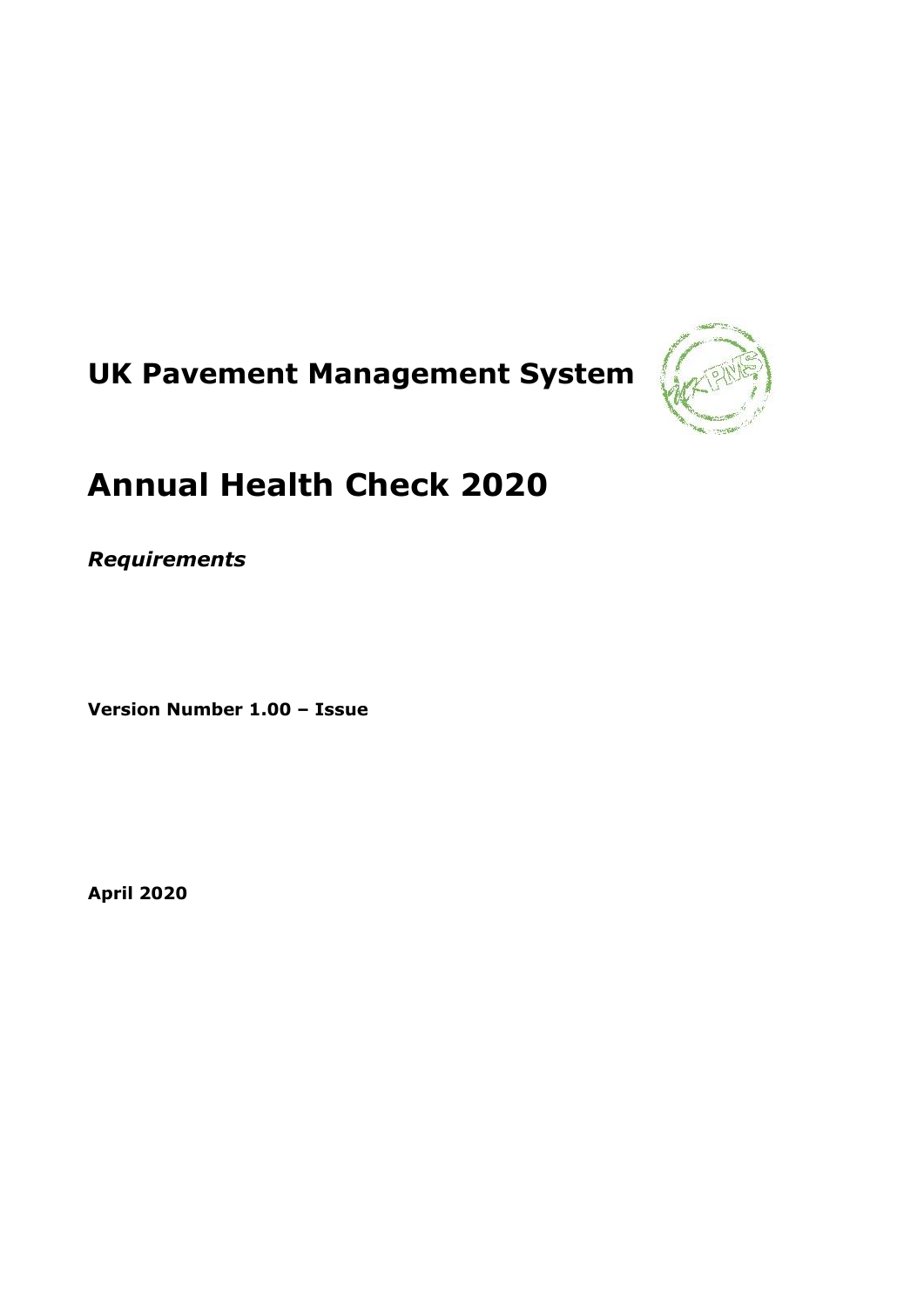

# **Document Information**

|                    | Title (Sub Title)   Annual Health Check 2020                                          |  |  |  |  |
|--------------------|---------------------------------------------------------------------------------------|--|--|--|--|
|                    | Requirements                                                                          |  |  |  |  |
| <b>Author</b>      | Ro Cartwright                                                                         |  |  |  |  |
| <b>Description</b> | This document gives the requirements for the 2020 UKPMS<br><b>Annual Health Check</b> |  |  |  |  |

# **Document History**

| <b>Version</b><br><b>No</b> | Status I | Author     | <b>Date</b> | <b>Changes from Previous Version</b>                                                                                            |
|-----------------------------|----------|------------|-------------|---------------------------------------------------------------------------------------------------------------------------------|
| 0.01                        | Draft    | <b>RAC</b> | 24.03.20    | First draft based on 2019 AHC Requirements but<br>revised:                                                                      |
|                             |          |            |             | To clarify the timing of the AHC for newly<br>$\mathbf{E}^{\text{max}}$<br>accredited developers.                               |
|                             |          |            |             | To change the focus of the 2020 post-AHC<br>$\mathbf{m} \in \mathbb{R}^n$<br>exercise from carriageway data to footway<br>data. |
| 0.02                        | Draft    | <b>RAC</b> | 06.04.20    | Revised following review by CCS                                                                                                 |
| 0.03                        | Draft    | <b>RAC</b> | 07.04.20    | Quality review by CCS                                                                                                           |
| 1.00                        | Issue    | <b>RAC</b> | 27.04.20    | Ratified by Amanda Richards for RCMG                                                                                            |

# **Document Owner**

The owner of this document is the Road Condition Management Group (RCMG).

# **Document Support**

Support for this document is provided by Linhay Consultancy Ltd and Hyperion Infrastructure Consultancy Ltd who can be contacted via [ukpms@hyperion-uk.com.](mailto:ukpms@hyperion-uk.com) These organisations have been appointed as the UKPMS accreditors by the UK Roads Board.

This document can be found online on the [RCMG website.](http://www.ukroadsliaisongroup.org/en/asset-condition/road-condition-information/data-management/uk-pavement-management-system-ukpms/ukpms-annual-health-check/index.cfm)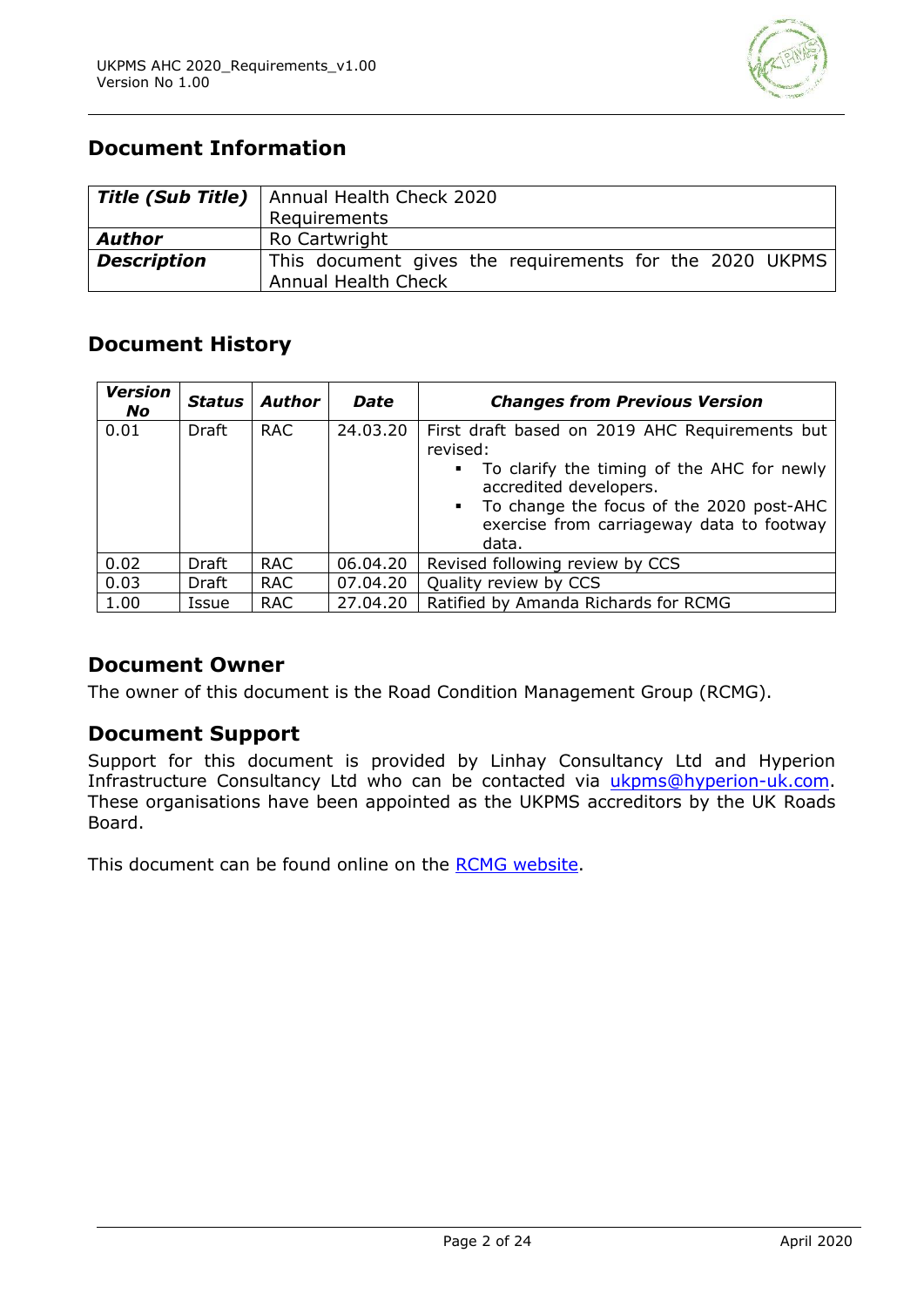

# **Glossary of Terms**

| <b>Acronym</b> | <b>Meaning</b>                                          |
|----------------|---------------------------------------------------------|
| <b>AHC</b>     | <b>Annual Health Check</b>                              |
| <b>CVI</b>     | Coarse Visual Inspection                                |
| DfI(NI)        | Department for Infrastructure (Northern Ireland)        |
| <b>DfT</b>     | Department for Transport                                |
| <b>DVI</b>     | Detailed Visual Inspection                              |
| <b>FCMG</b>    | Footway and Cycletrack Management Group                 |
| <b>FNS</b>     | <b>Footway Network Survey</b>                           |
| <b>HAMFIG</b>  | Highways Asset Management Financial Information Group   |
| R&P            | <b>Rules and Parameters</b>                             |
| <b>RCMG</b>    | Road Condition Management Group                         |
| <b>SCOTS</b>   | Society of Chief Officers of Transportation in Scotland |
| <b>TRL</b>     | <b>Transport Research Laboratory</b>                    |
| <b>UKPMS</b>   | UK Pavement Management System                           |
| <b>UKRB</b>    | <b>UK Roads Board</b>                                   |
| <b>VSSG</b>    | Visual Survey Subgroup                                  |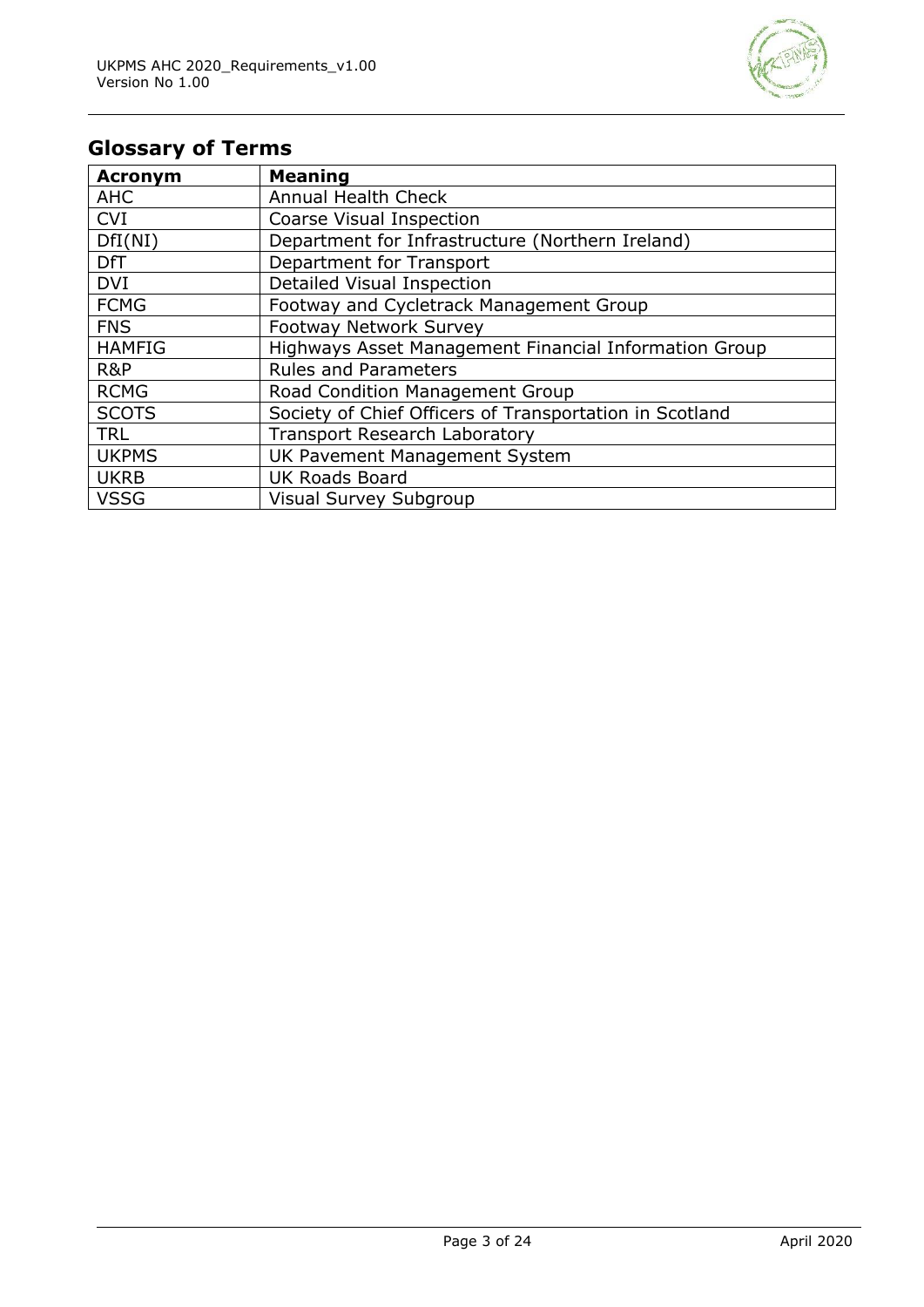

# **Introduction**

UKPMS is a valued and respected standard for pavement management systems in the UK. In addition to being used for national performance reporting, UKPMS-accredited systems are also used by many local authorities for asset management and to provide accounting information on their highway infrastructure assets. UKPMS accreditation provides assurance that the UKPMS standard is being maintained and that consistent results are being generated.

The purpose of the UKPMS Annual Health Check (AHC) is to provide assurance that UKPMS systems continue to meet UKPMS requirements. This includes national reporting and the use of the current Rules & Parameters. The AHC is only carried out on fully accredited UKPMS systems.

The AHC is intended to be a pragmatic and less onerous alternative to repeating the full Accreditation Process when an existing UKPMS system is modified.

UKPMS accreditation is the responsibility of the Road Condition Management Group (RCMG) under the auspices of the UK Roads Board (UKRB). The RCMG have appointed UKPMS accreditors (Linhay Consultancy and Hyperion Infrastructure Consultancy) to conduct the AHC.

The purpose of this document is to provide information about the format and content of the 2020 UKPMS AHC.

It is arranged in four parts:

- **Changes since last version**
- **UKPMS Annual Health Check:** An introduction to the UKPMS AHC, explaining its purpose and governance in more detail.
- **UKPMS Annual Heath Check Arrangements:** Principles governing the AHC arrangements together with a guide to maintaining UKPMS accreditation via the AHC.
- **UKPMS Annual Health Check Scope:** A guide to the scope of the tests.

# **Changes since last version**

This document based on the 2019 AHC Requirements but revised:

- To clarify the timing of the AHC for newly accredited developers.
- To change the focus of the 2020 post-AHC exercise from carriageway data to footway data.

# **UKPMS Annual Health Check**

# *Purpose of the UKPMS Annual Health Check*

In 2017 RCMG formed a task-and-finish group to develop a future vision for the collection and management of data used by local highway authorities. They held a workshop and produced a paper (*Summary Proposals from Future Vision Workshop,*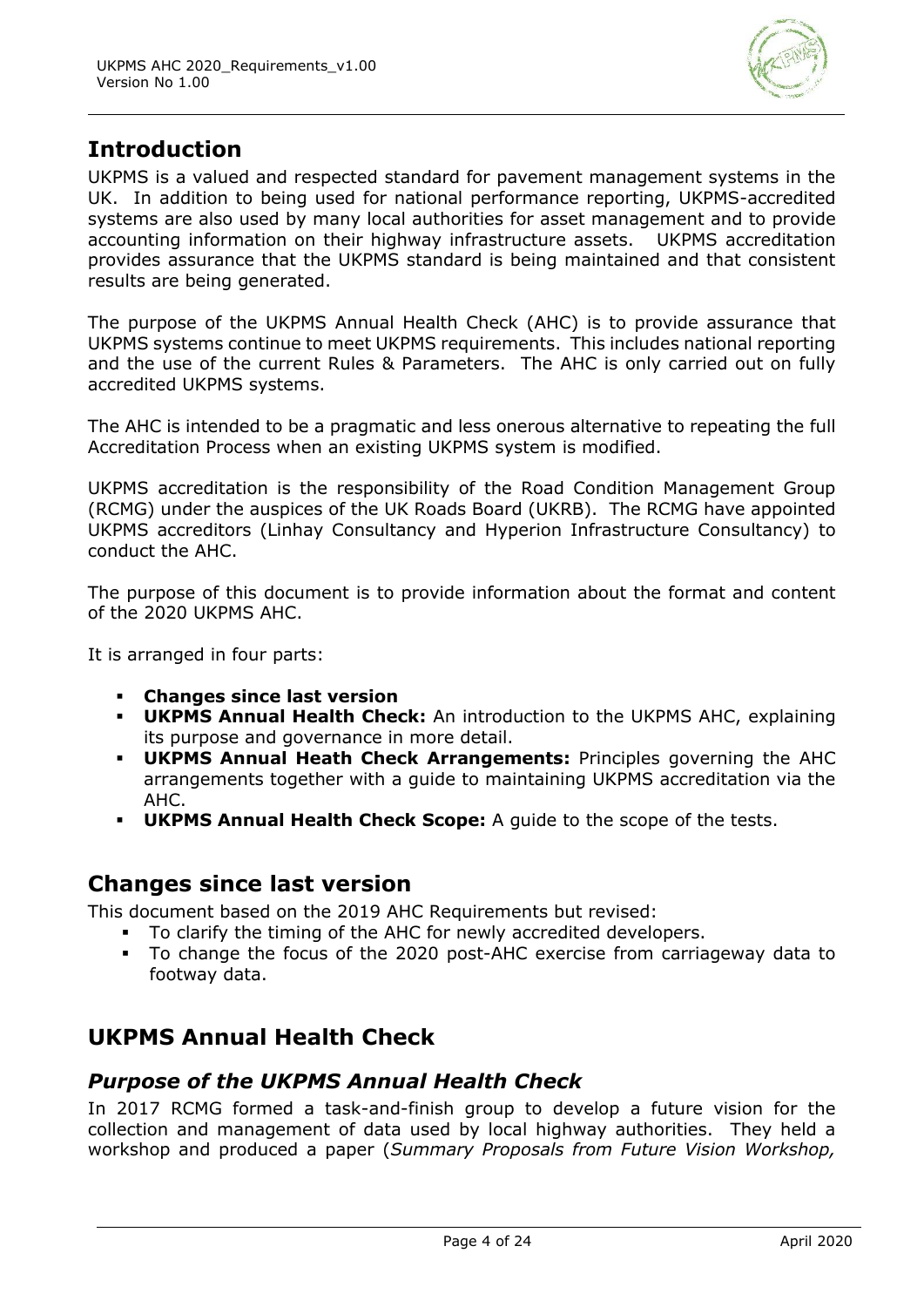

*Aug 2017*<sup>1</sup> ) which was well-received by RCMG and the Department for Transport (DfT) and was also acknowledged during the Local Roads Inquiry being carried out by the Transport Select Committee (Dec 2018). A key element of the future vision framework described in this paper was that it should be 'led by the outputs not the method used' and that the focus of UKPMS should be on 'those outputs used by Local and central government, and the Devolved Administrations, to meet national and local statistical/benchmarking/financial reporting needs'.

Consequently, the proposals from the 2017 Future Vision Workshop have been used to provide a direction for the UKPMS AHC. The focus of the tests is the reports proposed by the external stakeholders of UKPMS and accepted by RCMG for inclusion in UKPMS.

Of course, reporting requirements change over time, and UKPMS evolves accordingly. The emphasis of the UKPMS AHC is to check if the version of the system tested meets the current requirements for UKPMS. The AHC is therefore the process by which a system maintains its status as a UKPMS accredited system.

The purpose of the UKPMS AHC is to provide a mechanism for systems to maintain UKPMS-accredited status and to provide assurance for stakeholders and users of these systems that the version of the system tested satisfies the current requirements for UKPMS.

# *UKPMS Annual Health Check Governance*

As described above, the governance arrangements for UKPMS involve the UKRB, RCMG, UKPMS accreditors and external stakeholders. The relationships between these different entities are shown in [Figure 1](#page-5-0) below.



<sup>1</sup> 170901 RCMG TaskGroup FutureVision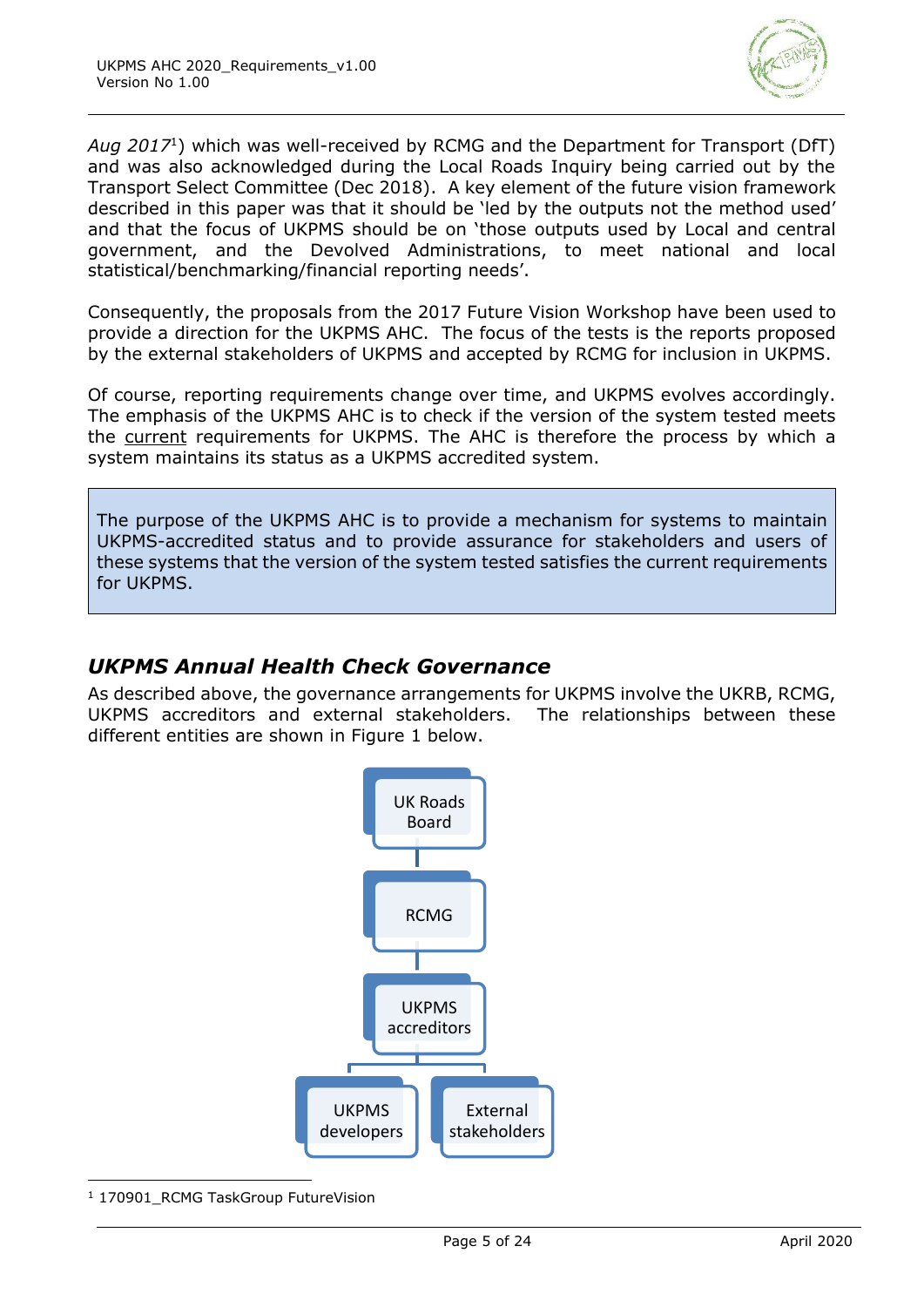

#### **Figure 1**

<span id="page-5-0"></span>The role of each of these, in connection with UKPMS, is provided in [Table 1](#page-5-1) below.

| <b>Organisation</b>      | <b>Role</b>                                                   |  |  |
|--------------------------|---------------------------------------------------------------|--|--|
| <b>UK Roads Board</b>    | Provides oversight of UKPMS, particularly with regard to the  |  |  |
|                          | appeal procedure                                              |  |  |
| <b>Road Condition</b>    | UKPMS is within its remit. RCMG owns the UKPMS AHC and        |  |  |
| <b>Management Group</b>  | ensures that it meets the needs of external stakeholders. In  |  |  |
|                          | particular, RCMG:                                             |  |  |
|                          | Appoints UKPMS accreditors;                                   |  |  |
|                          | Signs off UKPMS requirements;<br>$\blacksquare$               |  |  |
|                          | Ratifies accreditation of organisations; and                  |  |  |
|                          | Hosts the publication of results on its website<br>٠          |  |  |
| <b>UKPMS</b> accreditors | Day-to-day management of UKPMS                                |  |  |
|                          | Liaise with RCMG, external stakeholders and<br><b>UKPMS</b>   |  |  |
|                          | developers.                                                   |  |  |
|                          | Carry out AHC, including the preparation of the test package, |  |  |
|                          | checking of results, recommendations to RCMG and the          |  |  |
|                          | publication of results on the RCMG website                    |  |  |
| External stakeholders    | Responsible for the UKPMS requirements for their area of      |  |  |
|                          | interest. Their requirements are documented in a UKPMS        |  |  |
|                          | Technical Note which they own and have responsibility for     |  |  |
|                          | creating, maintaining, updating and deleting as required.     |  |  |
|                          | They are asked to review their requirements annually.         |  |  |
| UKPMS developers         | Develop commercial systems to meet the<br><b>UKPMS</b>        |  |  |
|                          | requirements.                                                 |  |  |
|                          | Undertake tests to demonstrate that their system produces     |  |  |
|                          | results which are consistent with the requirements.           |  |  |
|                          | A representative of the UKPMS developers is a member of       |  |  |
|                          | RCMG and any UKPMS developer can apply to be a                |  |  |
|                          | corresponding member of RCMG.                                 |  |  |

**Table 1**

#### <span id="page-5-1"></span>**Defining the requirements for UKPMS**

The external stakeholders for UKPMS define the output requirements (and the evolution of these over time) for their area of interest. Their requirements are captured in Technical Notes (as given in [Table 2](#page-6-0) below) and it is these which provide the de-facto specification for UKPMS. That is, the reports defined in the Technical Notes are used as the basis for the UKPMS test package, subject to approval by RCMG.

However, as explained in more detail below, there is some flexibility within the test regime for developers to choose which reports their systems provide; they do not necessarily have to meet the requirements in all the Technical Notes.

Each year, the UKPMS accreditors:

Contact all the external stakeholders, to ask them if there are any changes to their Technical Notes.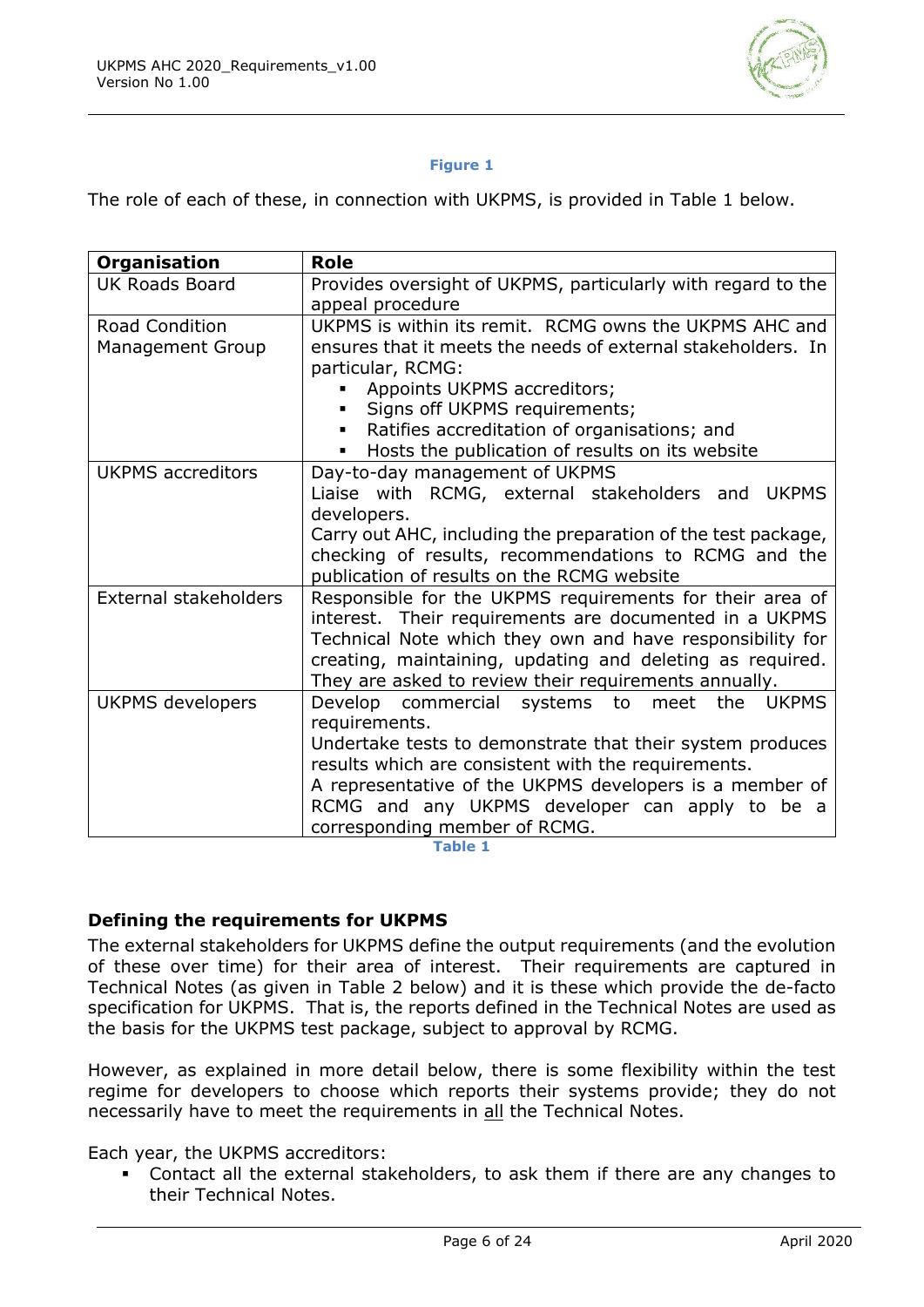

- **Prepare the UKPMS AHC requirements based on the Technical Notes.**
- Submit the annual requirements to RCMG for sign-off.
- Publish the annual requirements on the RCMG website so that these are publicly available.

In addition to this annual review of the requirements, the UKPMS accreditors also carry out a mid-year review of the requirements with stakeholders to find out in advance if any requirements are likely to change for the next year. The purpose of this mid-year review is to alert developers to potential future changes and to allow time for discussion about the implementation of these.

| <b>External</b>               | <b>Technical Notes</b>            |                                                                              |  |
|-------------------------------|-----------------------------------|------------------------------------------------------------------------------|--|
| stakeholder                   |                                   |                                                                              |  |
| <b>RCMG</b>                   | TN3:                              |                                                                              |  |
|                               | Part 1                            | HMDIF file structures and content                                            |  |
|                               | Part 2                            | <b>SCANNER HMDIF specification</b>                                           |  |
|                               | <b>TN38:</b>                      | Production of the Best Value Performance Indicator                           |  |
|                               |                                   | Report for BV224b - Condition of<br>Non-Principal                            |  |
|                               |                                   | <b>Unclassified Roads</b>                                                    |  |
|                               | TN49:                             | Weighting Set Processing: Implementation Guidelines for                      |  |
|                               |                                   | <b>UKPMS Developers</b>                                                      |  |
| FCMG <sup>2</sup>             | <b>TN29:</b>                      | Production of the Best Value Performance Indicator                           |  |
|                               |                                   | Report for BV187 - Condition of Footways                                     |  |
|                               | TN47:                             | Footway Network Survey: Network Performance Reports                          |  |
| HAMFIG <sup>3</sup>           | <b>TN46:</b>                      | Financial Information to support Asset Management                            |  |
|                               |                                   | Guidance notes for UKPMS Developers                                          |  |
|                               | Part 1                            | Carriageways                                                                 |  |
|                               | Part 2                            | Footways & Cycletracks                                                       |  |
| England <sup>4</sup>          | <b>TN44:</b>                      | Data Topic 130-01 guidance notes for UKPMS Developers                        |  |
|                               |                                   | Data Topic 130-02 guidance notes for UKPMS Developers                        |  |
|                               | <b>TN45:</b>                      |                                                                              |  |
| Scotland <sup>5</sup>         | <b>TN41:</b>                      | SRMCS PI guidance notes for UKPMS Developers                                 |  |
| Northern Ireland <sup>6</sup> | TN42:                             | PI<br><b>Northern</b><br>Ireland<br><b>UKPMS</b><br>guidance<br>notes<br>for |  |
|                               |                                   | Developers                                                                   |  |
|                               | Part 1                            | Visual survey                                                                |  |
|                               | Part 2                            | <b>SCANNER survey</b>                                                        |  |
| Wales <sup>7</sup>            | TN43:                             | Welsh PI guidance notes for UKPMS Developers                                 |  |
| VSSG <sup>8</sup>             | Oversees visual surveys for UKPMS |                                                                              |  |
| TRL <sup>9</sup>              | <b>SCANNER</b> accreditors        |                                                                              |  |

<span id="page-6-0"></span><sup>2</sup> Footway and Cycletrack Management Group. This group reports to the UK Roads Board

<sup>3</sup> Highways Asset Management Financial Information Group

<sup>4</sup> Via the Department for Transport

<sup>5</sup> Via the Society of Chief Officers of Transportation in Scotland (SCOTS)

 $6$  Via the Department for Infrastructure (Northern Ireland)

<sup>7</sup> Via Data Cymru

<sup>8</sup> Visual Survey Subgroup. This subgroup reports to RCMG

<sup>9</sup> Transport Research Laboratory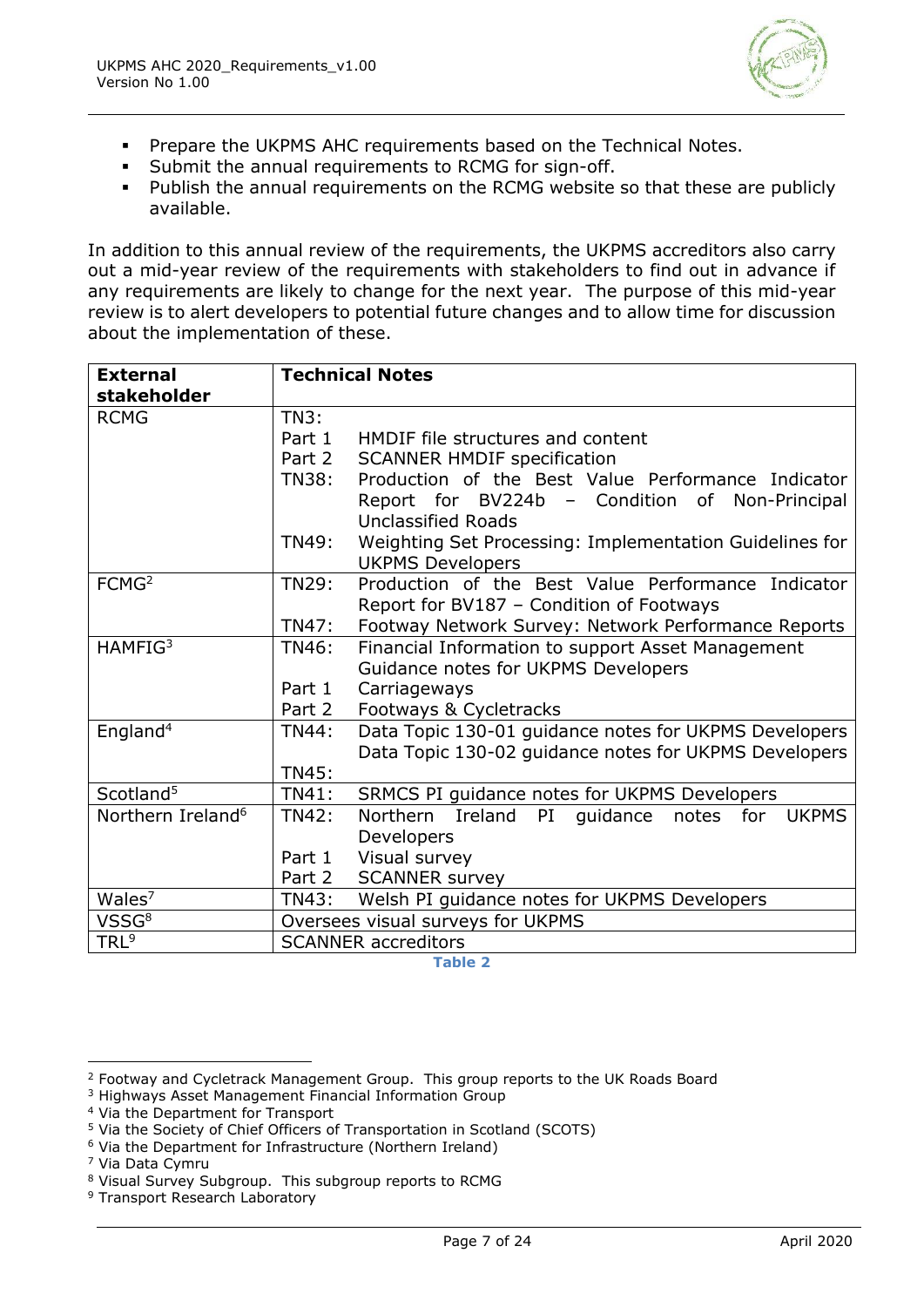

#### **Governance of accreditation decision**

The UKPMS accreditors develop tests in accordance with the UKPMS requirements and issue these as a test package to developers who have enrolled for AHC testing. Once the UKPMS accreditors have reviewed the test results submitted by the developer they make a recommendation to the chair of the RCMG, regarding accreditation of the system. The recommendation may include caveats $10$  from the UKPMS Escalation and Appeal Process. The most typical caveats are listed below and do not prevent the system from being accredited:

- **Agreed Differences:** These are trivial differences which are not considered to have an impact on accreditation status. They are recorded, and are shared with the chair of RCMG but are not publicly distributed.
- **Notes:** These are issues which are considered acceptable for accreditation but which may be important to users or potential users. Examples are optional tests which the developer has elected not to submit. Notes are publicly available.
- **Improvement Plan items:** These are issues which are deemed to be acceptable for the current AHC, but which the developer is required to resolve by the next AHC (or exceptionally by some other agreed deadline). Any developer with an improvement plan item from the previous AHC will be required to provide evidence to demonstrate that it has been resolved.

Provided the chair of the RCMG is satisfied with the recommendation made by the UKPMS accreditors, the developer is notified accordingly and the system version is accredited. Successful systems are issued with a certificate (which includes the system version and any Notes) and this is published on the RCMG website. Information is not published about unsuccessful systems.

If a developer is not satisfied with the outcome of the tests or the way they have been conducted they can submit an appeal to the UK Roads Board under the UKPMS Escalation and Appeal Process.

<sup>&</sup>lt;sup>10</sup> In the UKPMS Escalation and Appeal Process these are referred to as 'sanctions'.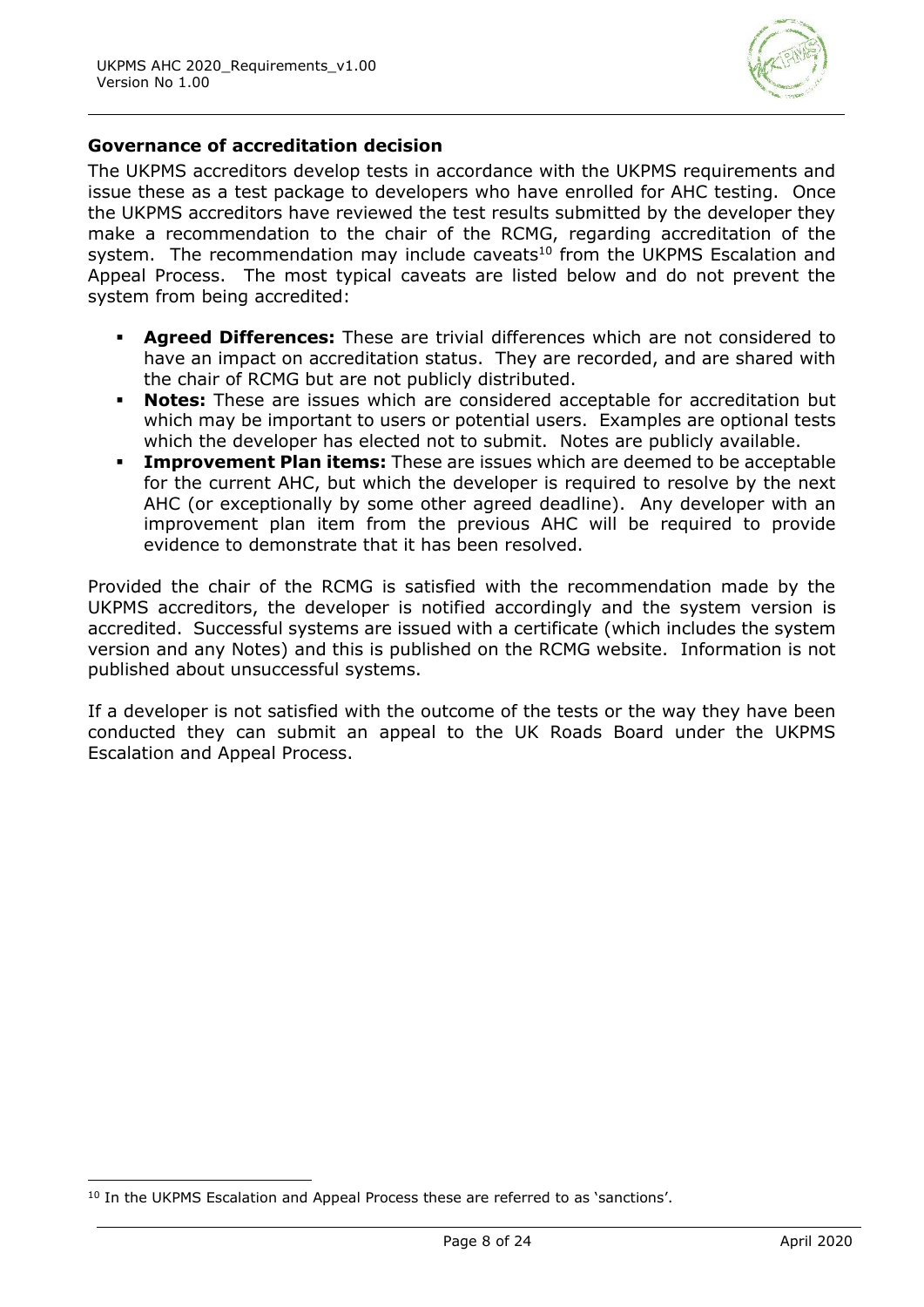

# **UKPMS Annual Health Check Arrangements**

# *Principles of UKPMS Accreditation*

The principles underpinning the UKPMS AHC arrangements are listed below:

- **•** The basic principle of UKPMS accreditation is that consistent outputs are produced for a given set of input data.
- Once a system has achieved accredited status it will be re-tested annually, via the AHC in order to maintain accreditation.
- Accreditation is linked to the version of the system used for the tests. Other versions can be accredited using this as a baseline (see [Maintaining UKPMS](#page-9-0)  [Accreditation](#page-9-0) below)

The system version number must be the complete number (i.e. including sub-version) used to uniquely identify the particular version of the system. Only this version will be accredited. Only one version may be submitted for accreditation at any one time and subsequent versions are handled via the Interim Accreditation Process (see [Maintaining UKPMS Accreditation,](#page-9-0) below).

- The focus of the UKPMS AHC is the outputs produced by systems (rather than the methods used to obtain those outputs). This is in keeping with the Future Vision Workshop framework. It is not mandatory to use the standard processing methods; provided their system can produce the required results in the output reports the developer is free to use alternative methods.
- Some AHC tests will be carried out as 'unseen' tests; that is the organisation will not be supplied with the expected results.
- The UKPMS AHC is funded by the AHC fees and the fee for the AHC is a fee to sit the tests and is not a guarantee of success.
- The UKPMS Accreditation Process and the AHC share a common library of tests. The initial accreditation tests will include all of the relevant tests from the library whereas the AHC will be based on a subset of tests from the library (which changes from year-to-year).
- UKPMS accreditation is split into categories (SCANNER, Visual). An organisation may choose to maintain accreditation (via the AHC) for both categories or for just one category. However, if an organisation only maintains their accreditation for one category and subsequently wishes to add (or resume) their accreditation for the other category they will be required to do so via the UKPMS Accreditation Process.
- Within each category some of the individual tests may be optional, providing additional flexibility for maintaining accredited status. The information published about the accredited system will indicate any optional tests that the developer has chosen not to submit.
- When the UKPMS accreditors carry out their checking they will only offer feedback on the differences which are apparent. It may be that there are further differences masked by the initial differences and which only emerge once the initial differences are resolved.
- The AHC will be based on tests using reference data. However, in addition to the AHC there is a compulsory post-AHC exercise which uses real-world data. The findings from this exercise do not affect the current accredited status for the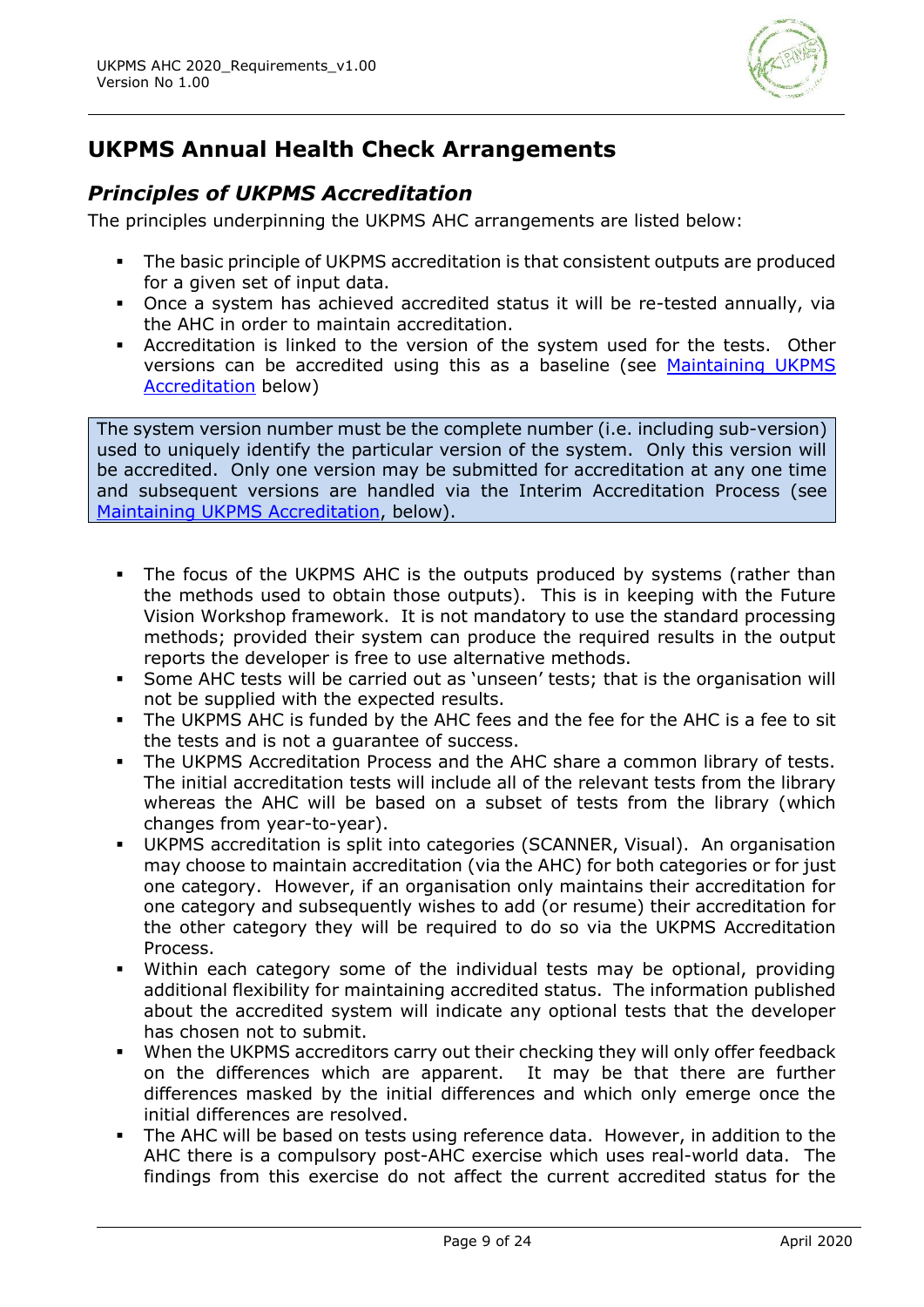

developer but may lead to items being added to their improvement plan. The post-AHC exercise is also used to inform the requirements for future AHCs.

- The AHC is intended to reflect the current needs for UKPMS rather than the tests used for the original accreditation; that is, the AHC will evolve to reflect any changes to the requirements. To facilitate this, the AHC operates on an annual cycle. This annual cycle allows new requirements to be added annually, and also allows for revisions of the Rules & Parameters.
- The AHC will normally be updated annually, but revisions to the AHC may also be introduced at a second point within the annual timetable, referred to as the secondary window. Revisions made during the secondary window take the form of optional alternative tests and will normally be fully integrated into the next main AHC. The timetable for the main AHC and this secondary window is given in the following table:

| <b>Dates</b>        | <b>Main AHC</b>              | <b>Secondary Window</b>                      |
|---------------------|------------------------------|----------------------------------------------|
| May to July         | Prepare AHC materials        | Gather revisions for<br>secondary AHC window |
| August to October   | AHC carried out by           |                                              |
|                     | developers                   |                                              |
| November to January | <b>UKPMS</b> system versions | <b>Revise AHC materials</b>                  |
|                     | released to users.           |                                              |
| February to April   | Gather requirements for next | Secondary AHC window                         |
|                     | AHC                          |                                              |

**Table 3**

- **Every developer**<sup>11</sup> with a fully accredited UKPMS system must undertake the AHC each year either during the main AHC window or within the secondary window. Note that even if a developer has not changed their software they must still carry out the AHC in order to maintain their accreditation.
- Versions will only be accepted for full accreditation within the two AHC windows. However, if necessary, checking and the submission of additional information (on request) may continue beyond the end of the window.

# <span id="page-9-0"></span>*Maintaining UKPMS Accreditation*

For both the main AHC and the secondary window, accreditation remains valid for 13 months following the end of the main AHC window (regardless of whether the accreditation has been carried out within the main AHC window or within the secondary window). The main AHC window is August to October and so accreditation remains valid until the end of November of the following year.

Once full accreditation has been obtained, if a developer releases any new versions commercially during the year they must follow the Interim Accreditation Process. This is the process for accrediting new system versions outside the standard AHC period and is described in the UKPMS Interim Accreditation document. The developer must decide whether the changes have any impact on UKPMS modules or UKPMS results and fill in the Interim Accreditation Checklist as appropriate. A completed Checklist should be submitted for each interim version requiring accreditation, along with any necessary

 $11$  Other than newly-accredited developers, who are able to submit at any time during the year (i.e. not constrained by time windows) for their first AHC. However, for their second AHC and beyond they will be expected to fit in with the usual AHC windows.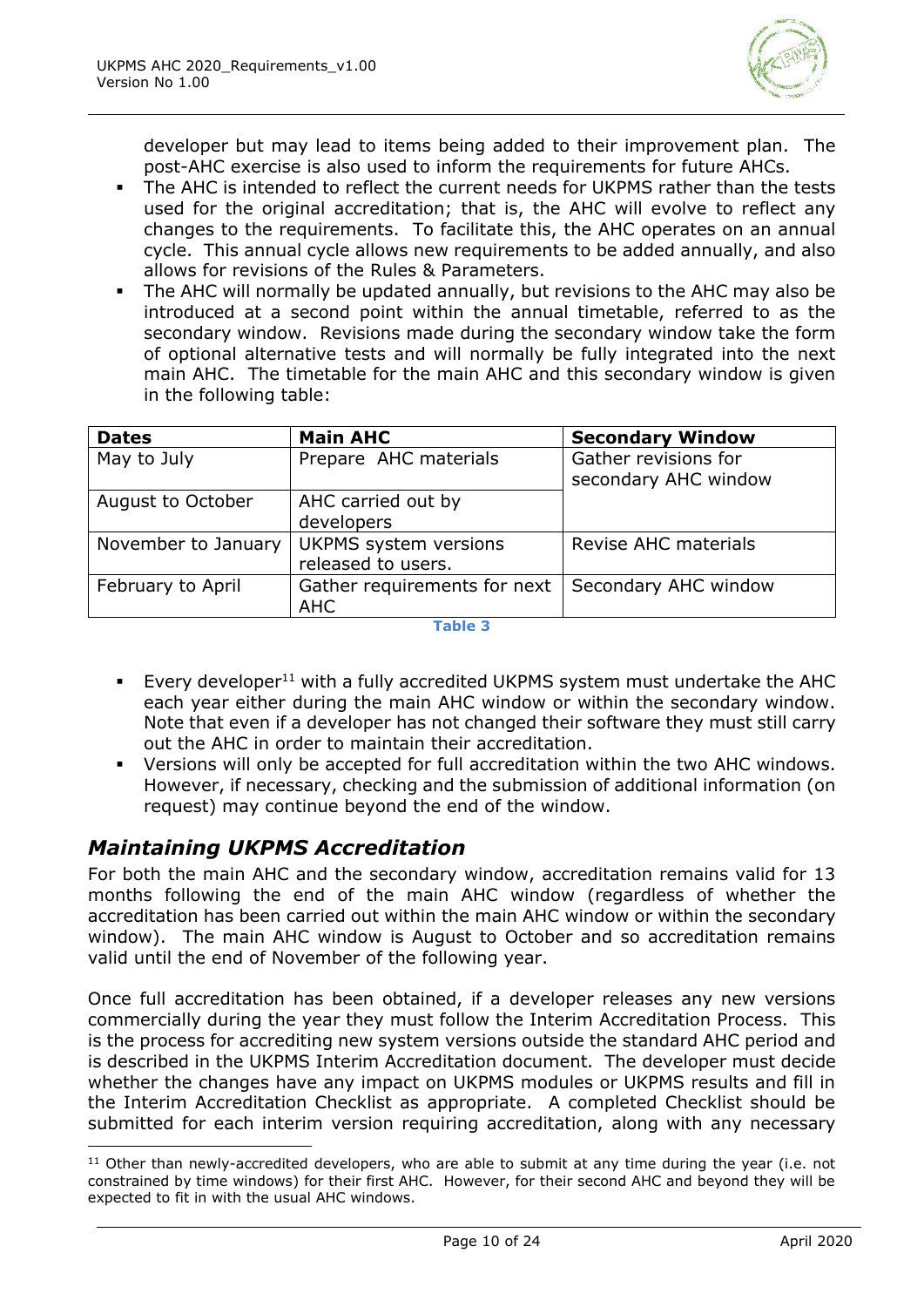

supporting documents. Provided the UKPMS accreditors are satisfied that the Interim Accreditation Process has been carried out satisfactorily the new version will be accredited alongside the baseline AHC accreditation.

Interim accreditations for the current AHC will be accepted at any time up to the release of the next AHC package and are not constrained by the time windows. Interim accreditation is linked to the baseline AHC accreditation and only lasts for the duration of that accreditation.

# *Timetable summary for the 2020 AHC*

The AHC will be revised during the period February - July, and published by the end of July 2020. During the review process the RCMG will be asked to agree the new requirements and any changes to these will then be reflected in the test package itself.

Established developers should submit the AHC by the end of October 2020 for any version they wish to be accredited during the main AHC window. A secondary window for accreditation will be offered February–April 2021. Developers will be given the opportunity to book a time slot for submission of their test results if they wish.

Newly-accredited developers (i.e. those carrying out the AHC for the first time following their initial accreditation) can submit the AHC at any time from when it is released (i.e. the end of July 2020) until the beginning of June 2021; they are not constrained by the time windows. Accreditation under the 2020 AHC will remain valid until the end of November 2021, just as for established developers.

The mandatory post-AHC exercise will take place in a single phase immediately after the main AHC window. Developers can choose between the main AHC window and the secondary window for their accreditation but, regardless of their choice, **all developers<sup>12</sup> must submit data for the post-AHC exercise during the main AHC window**. All developers will be required to participate in the post-AHC exercise directly after the main AHC window and will be expected to submit results and any follow-up work promptly during this exercise.

The only accredited versions are those that have successfully completed the current AHC; versions accredited under the 2019 AHC do not carry the accreditation forward beyond the end of November 2020.

Once full accreditation via the 2020 AHC has been obtained for a version then further versions may be submitted for accreditation under the Interim Accreditation Process any time up to the release of the 2021 AHC package.

Accreditations obtained for the 2020 AHC will remain valid until the end of November 2021.

<sup>&</sup>lt;sup>12</sup> Including newly-accredited developers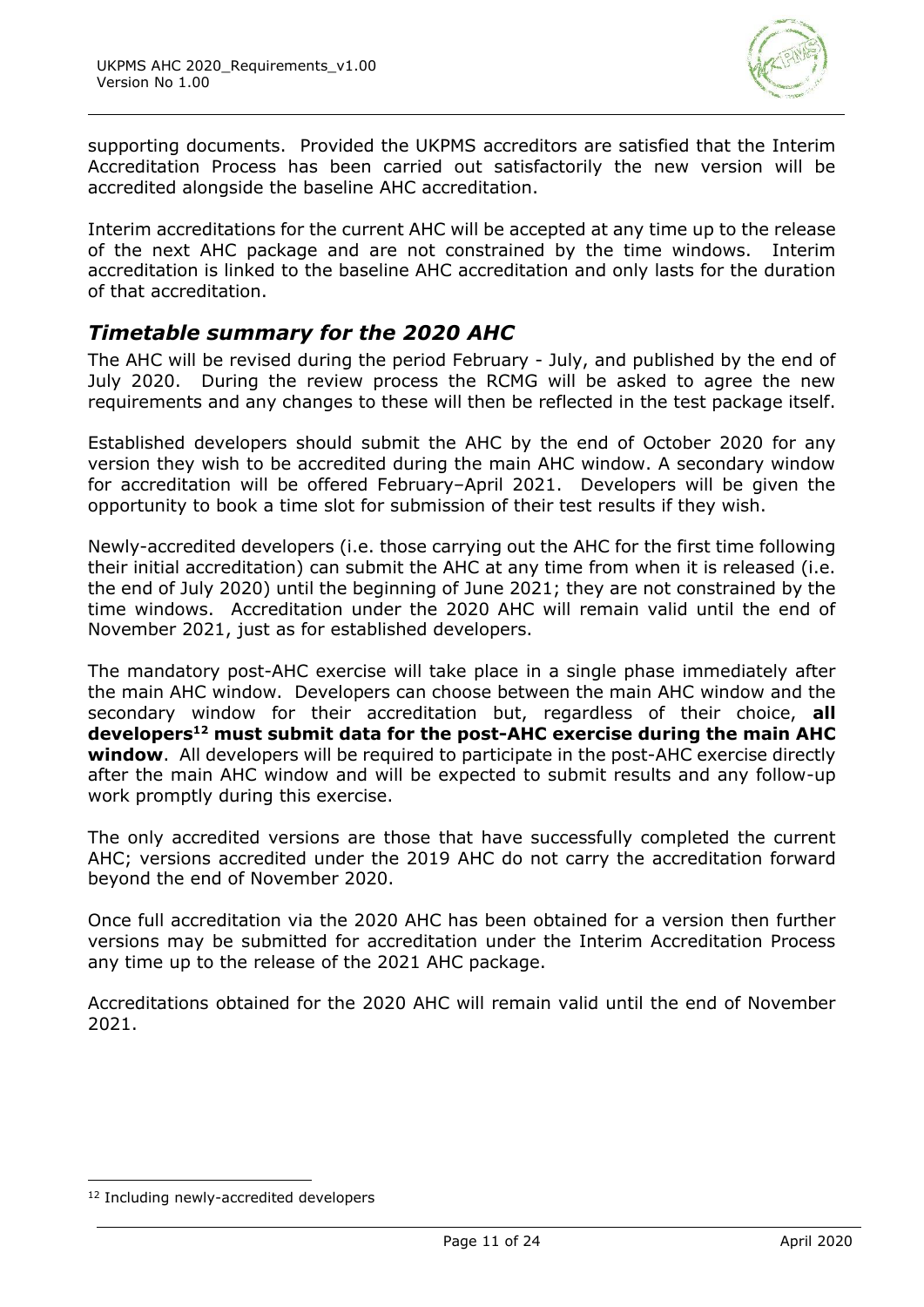

# **UKPMS Annual Health Check Scope**

The scope of the UKPMS AHC is based on the requirements of UKPMS external stakeholders (as defined in their Technical Notes) and agreed by RCMG.

The emphasis of the AHC is on producing results which satisfy the reporting requirements of UKPMS stakeholders and which are consistent with the results produced by other accredited UKPMS systems.

### *UKPMS Rules & Parameters*

The reports produced by UKPMS are underpinned by the national Rules & Parameters (R&P). These govern how UKPMS data is handled and are available as a database (MS Access) from the RCMG website. The R&P also contain parameters and processing rules beyond those required for current UKPMS reporting. For UKPMS accreditation, developers are not required to implement the R&P in full; instead they may choose to implement only those parts of the R&P used in the AHC.

The network and inventory datasets used for testing may contain codes which are included in the R&P but that have no bearing on current reporting requirements. Likewise data collected for UKPMS via SCANNER or visual surveys may include defects that are included in the R&P but that are not currently used for the UKPMS AHC. Given that these codes and defects will typically be present in UKPMS datasets, systems are expected to be able to handle them appropriately. The datasets used for the AHC will, therefore, include additional defects and other codes beyond those used for reporting.

The R&P and codes/defects collected are practical issues which must be handled in a pragmatic way but the focus of the tests is the reports required by the UKPMS stakeholders.

The weighting sets used in the AHC will be those currently specified for national reporting.

### *UKPMS Tests*

Developers can address the requirements in a way which best suits their system provided they can produce the required results. This allows developers to 'innovate in the analysis and reporting of condition data' while still retaining 'the ability to deliver national reporting of condition and asset value using processes that have established levels of consistency and assurance' (*Summary Proposals from Future Vision Workshop, Aug 2017*).

This approach also allows UKPMS to be 'more flexible and better able to change as technology and requirements evolve' (*ibid.*). Note that an implication of this freedom is that the requirements for accreditation and the AHC may change over time and it is almost inevitable that some UKPMS systems may be able to accommodate future changes more easily than others.

The 2020 AHC consists of two types of tests:

**Seen results:** For these tests, expected results are provided to the developer as part of the AHC test package. The developer is required to check their results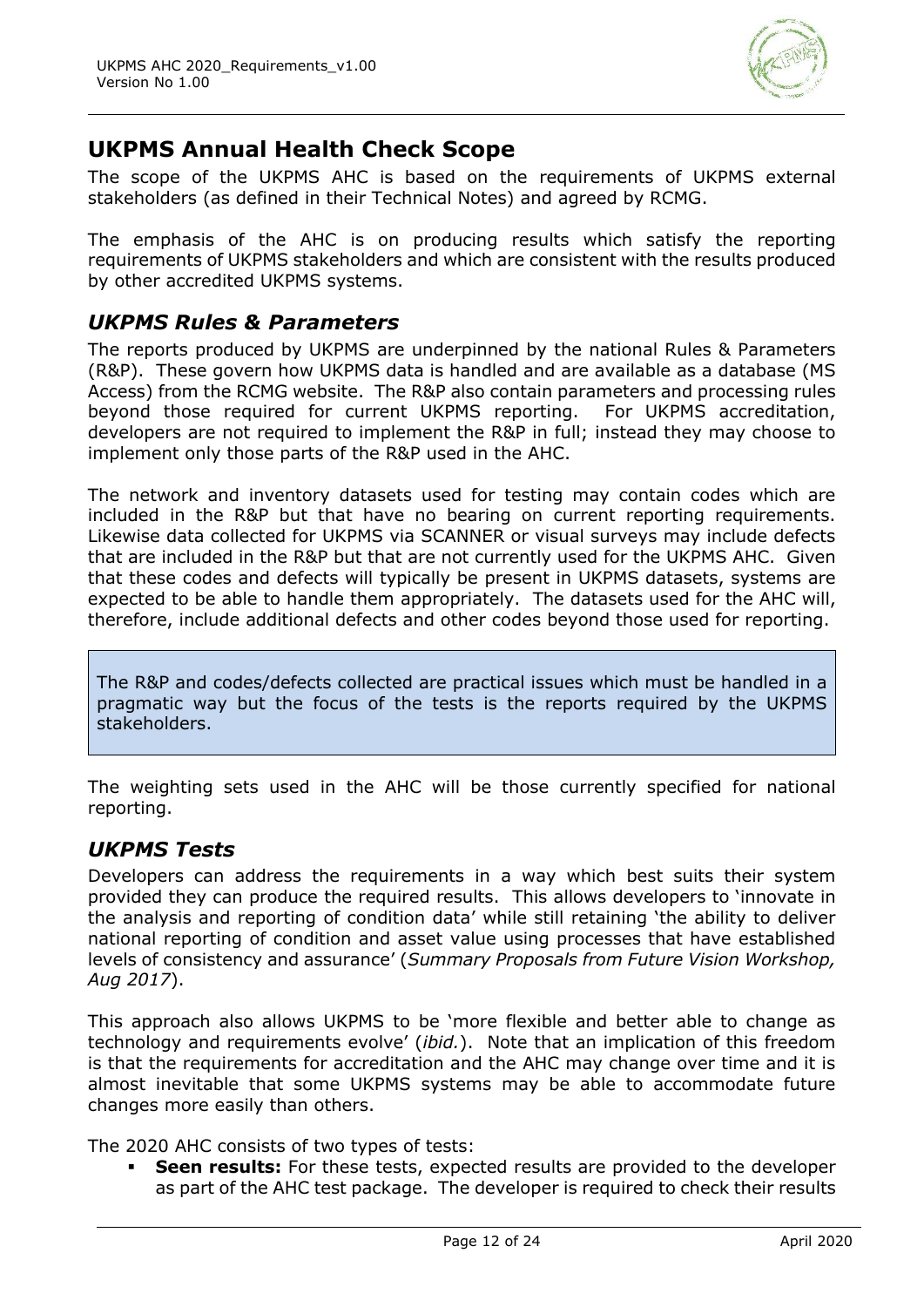

against the supplied results and the onus is on the developer to track down any differences between their software and the expected results. Once they are satisfied that their system produces the expected results, they submit evidence to confirm this; this evidence is audited by the UKPMS accreditors.

▪ **Unseen results:** For these tests, no results are included in the 2020 AHC test package. The developer submits their results for checking by the UKPMS accreditors.

The core test dataset is designed around the smallest number of sections and processing runs necessary to test all the requirements. The test dataset is 'artificial'; it is designed specifically for the tests and is not drawn from real data. However, there is also a mandatory post-AHC exercise involving real-world data which developers are required to source and provide (see Test 2020-13 below).

[Table 4](#page-12-0) below lists the AHC tests and gives the category of testing (SCANNER, Visual or Both) to which each test applies.

| <b>Test ID</b> | <b>Description</b>                           |   | <b>Category</b> |              |
|----------------|----------------------------------------------|---|-----------------|--------------|
| 2020           |                                              | S | ν               | B            |
| <u>01</u>      | England: national report 130-01              | ✓ |                 |              |
| 02             | England: national report 130-02              | ✓ |                 |              |
| 03             | Scotland: national report SRMCS PI           |   |                 |              |
| 04             | Northern Ireland: national report (visual)   |   | ✓               |              |
| 05             | Northern Ireland: national report (SCANNER)  | ✓ |                 |              |
| 06             | Wales: national report (PAM/020-022)         | ✓ |                 | $\checkmark$ |
| 07             | Financial reports (carriageways)             |   |                 |              |
| <u>08</u>      | Financial reports (footways and cycletracks) |   | ✓               |              |
| 09             | England: local report BV224b                 |   | ✓               |              |
| <u> 10</u>     | England: local report BV187                  |   | ✓               |              |
| 11             | England: FNS report                          |   | ✓               |              |
| <u>12</u>      | Loading data                                 |   |                 |              |
| 13             | Exporting data                               |   |                 |              |
|                | $C^{\text{r}}$                               |   |                 |              |

<span id="page-12-0"></span>Category: S= SCANNER, V=Visual, B=Both **Table 4**

Note that carriageway financial reporting (Test 2020-07) can only be completed by developers who are carrying out both categories of accreditation.

[Table 5](#page-13-2) to [Table 17](#page-22-1) below give more details about each of these tests in turn.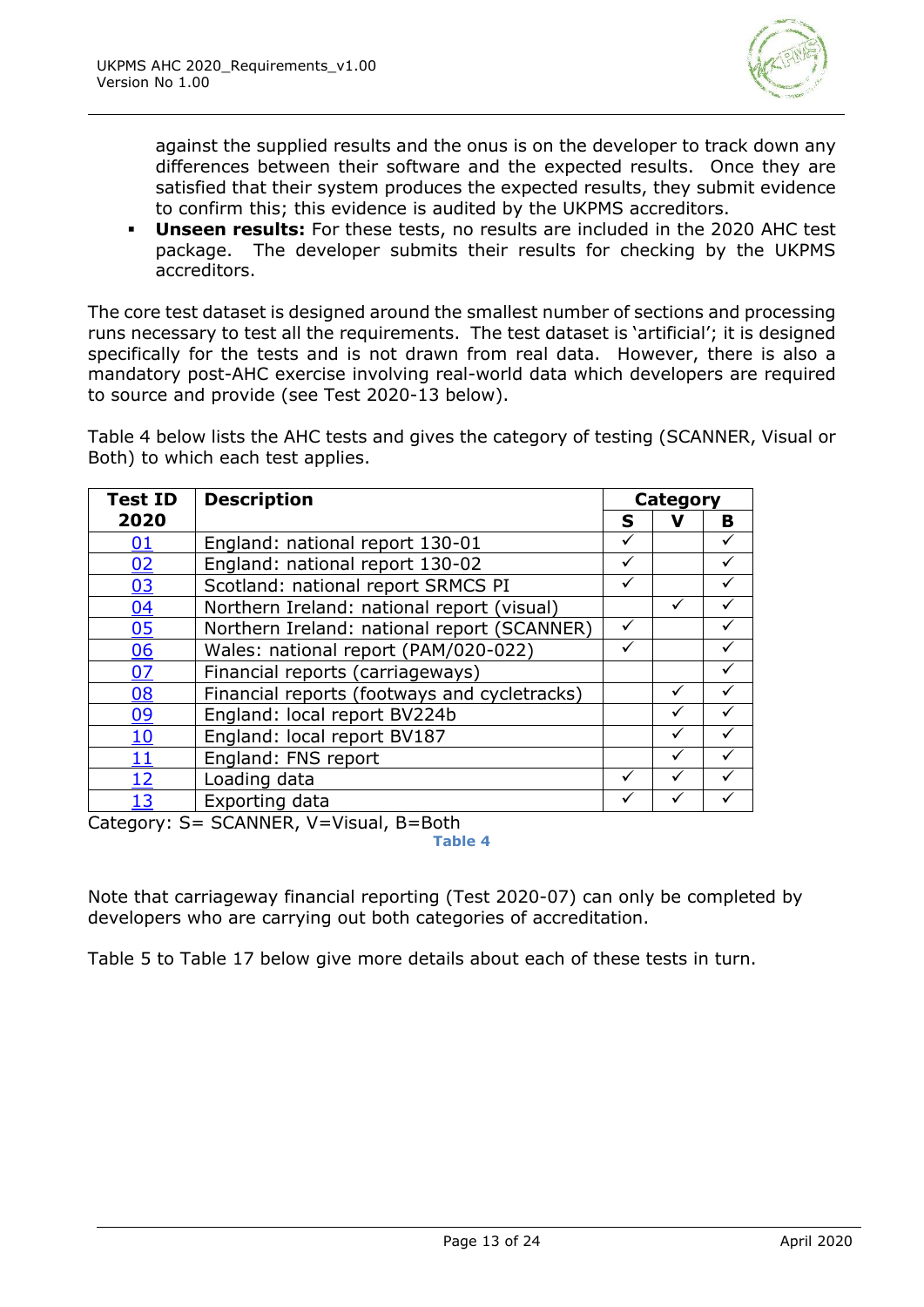

### <span id="page-13-0"></span>**Test ID: 2020-01 National report for England (130-01)**

#### **Purpose**

This test checks that all UKPMS-accredited systems produce the single data list report for data topic 130-01 in a consistent way.

| <b>Stakeholder</b> | <b>Technical Notes</b>                                      |
|--------------------|-------------------------------------------------------------|
| DfT                | <b>Technical Note 44</b>                                    |
| <b>Categories:</b> | <b>Status</b>                                               |
| <b>SCANNER</b>     | This test is optional, but UKPMS-accredited systems for the |
| <b>Visual</b>      | SCANNER category must produce the national reports for at   |
| <b>Both</b>        | least one UK country.                                       |

#### **Test Description**

The developer will be provided with network and SCANNER data for carriageways (see Test 2020-12) and asked to produce the report for data topic 130-01 using this data.

#### **Evidence**

The report produced by the system.

Annotations on the report or a commentary indicating clearly where each of the required figures may be found on the report.

#### **Sanctions**

<span id="page-13-2"></span>If this test is not submitted a Note will be recorded for the system.

**Table 5**

#### <span id="page-13-1"></span>**Test ID: 2020-02 National report for England (130-02)**

#### **Purpose**

This test checks that all UKPMS-accredited systems produce the single data list report for data topic 130-02 in a consistent way.

| <b>Stakeholder</b> | <b>Technical Notes</b>                                      |
|--------------------|-------------------------------------------------------------|
| DfT                | <b>Technical Note 45</b>                                    |
| <b>Categories:</b> | <b>Status</b>                                               |
| <b>SCANNER</b>     | This test is optional, but UKPMS-accredited systems for the |
| <b>Visual</b>      | SCANNER category must produce the national reports for at   |
| <b>Both</b>        | least one UK country.                                       |

#### **Test Description**

The developer will be provided with network and SCANNER data for carriageways (see Test 2020-12) and asked to produce the report for data topic 130-02 using this data.

### **Evidence**

The report produced by the system.

Annotations on the report or a commentary indicating clearly where each of the required figures may be found on the report.

### **Sanctions**

If this test is not submitted a Note will be recorded for the system.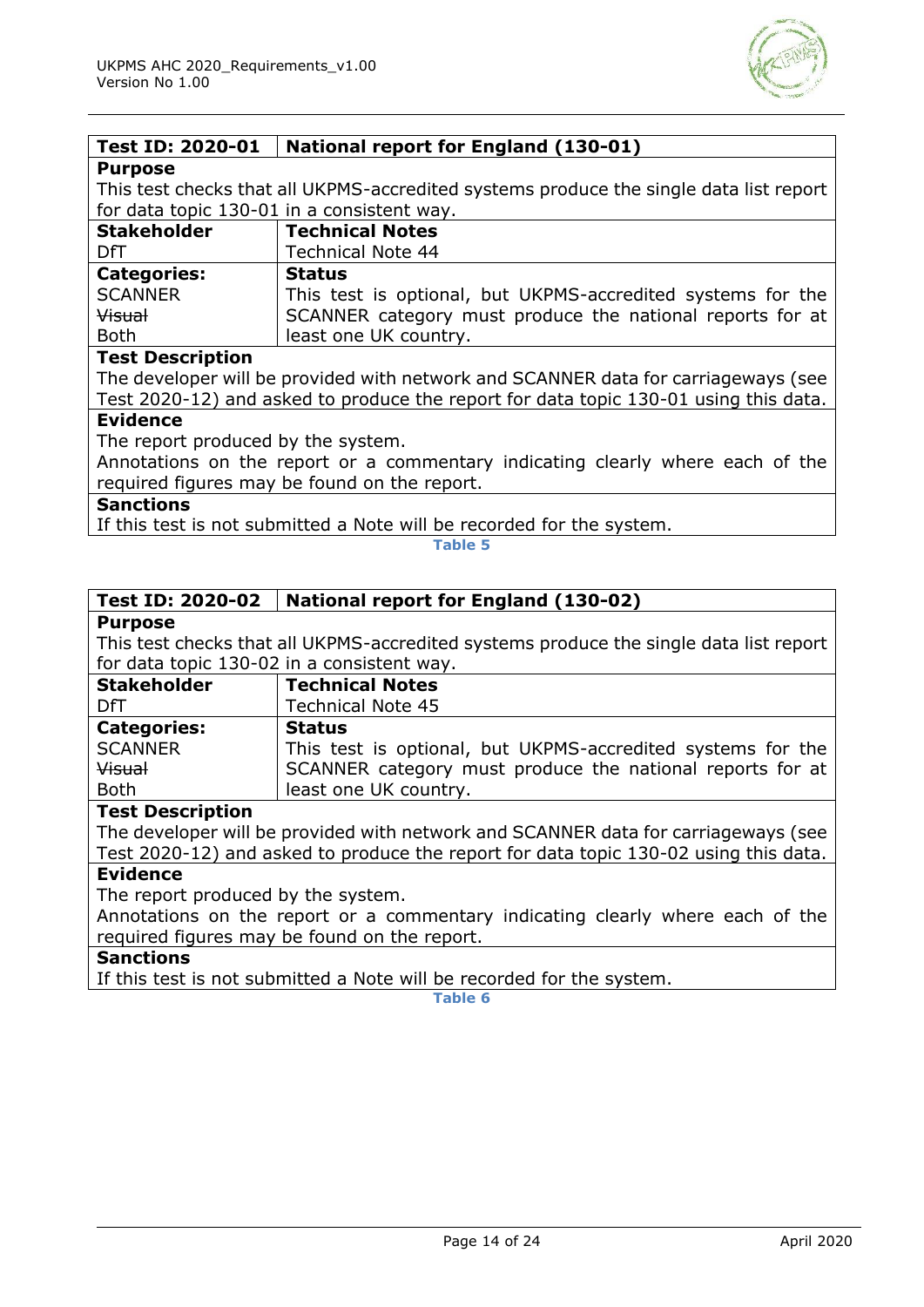

## <span id="page-14-0"></span>**Test ID: 2020-03 National report for Scotland (SRMCS PI)**

#### **Purpose**

This test checks that all UKPMS-accredited systems produce the SRMCS PI report in a consistent way.

| <b>Stakeholder</b> | <b>Technical Notes</b>                                      |
|--------------------|-------------------------------------------------------------|
| <b>SCOTS</b>       | <b>Technical Note 41</b>                                    |
| <b>Categories:</b> | <b>Status</b>                                               |
| <b>SCANNER</b>     | This test is optional, but UKPMS-accredited systems for the |
| <b>Visual</b>      | SCANNER category must produce the national reports for at   |
| <b>Both</b>        | least one UK country.                                       |

#### **Test Description**

The developer will be provided with network and SCANNER data for carriageways (see Test 2020-12) together with network lengths and asked to produce the report for the SRMCS PI using this data.

#### **Evidence**

The report produced by the system.

Annotations on the report or a commentary indicating clearly where each of the required figures may be found on the report.

#### **Sanctions**

If this test is not submitted a Note will be recorded for the system.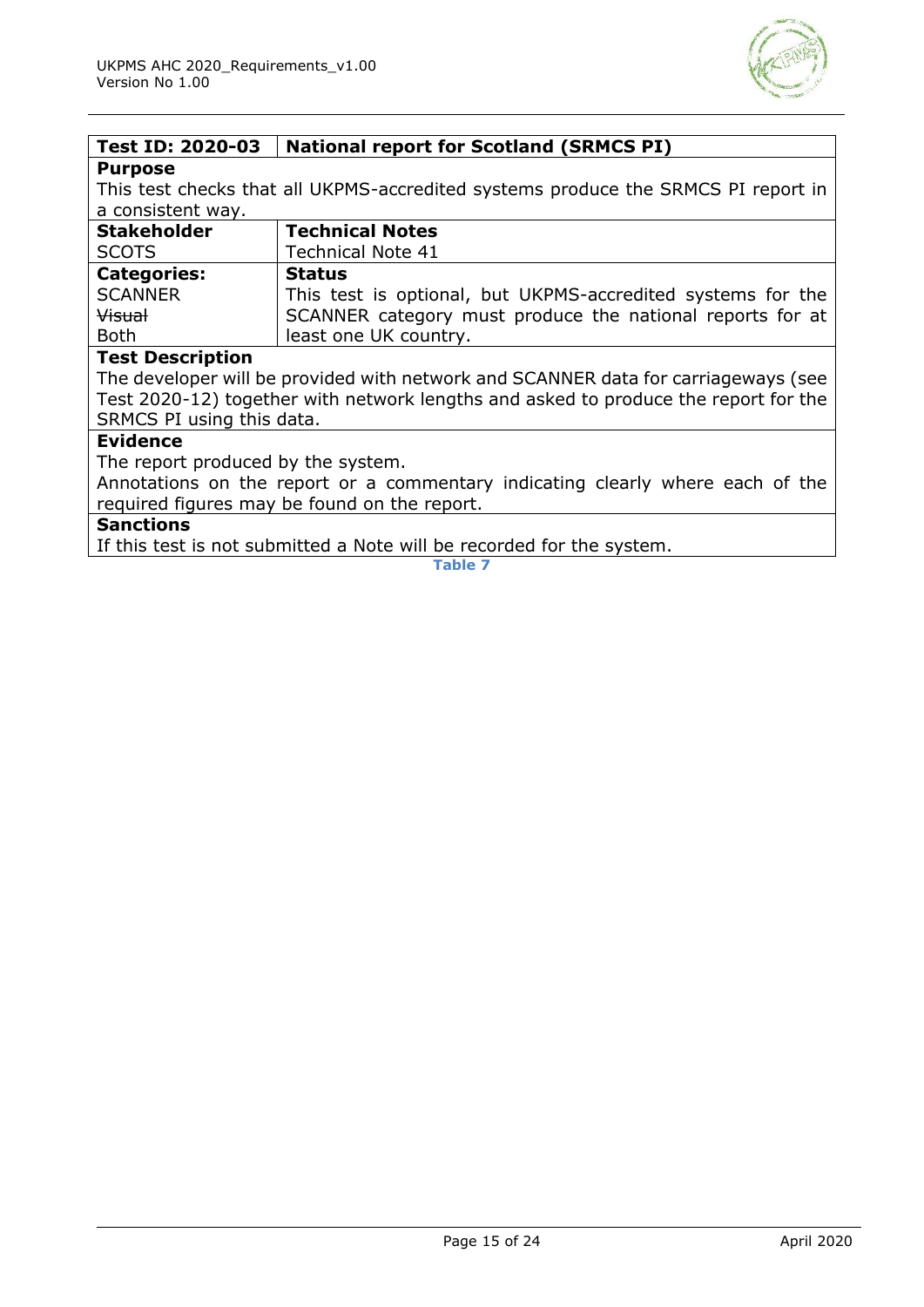

#### <span id="page-15-0"></span>**Test ID: 2020-04 National report for Northern Ireland (Visual data) Purpose**

This test checks that all UKPMS-accredited systems produce the Northern Ireland PI (visual data) report in a consistent way.

| <b>Stakeholder</b> | Technical Notes                                             |
|--------------------|-------------------------------------------------------------|
| DfI(NI)            | Technical Note 42 (Part 1)                                  |
| <b>Categories:</b> | <b>Status</b>                                               |
| SCANNER            | This test is optional, but UKPMS-accredited systems for the |
| Visual             | SCANNER category must produce the national reports for at   |
| <b>Both</b>        | least one UK country.                                       |

#### **Test Description**

The developer will be provided with network and CVI visual data for carriageways (see Test 2020-12) and asked to produce the Northern Ireland visual survey report using this data.

#### **Evidence**

The report produced by the system.

Annotations on the report or a commentary indicating clearly where each of the required figures may be found on the report.

#### **Sanctions**

If this test is not submitted a Note will be recorded for the system.

#### **Table 8**

#### <span id="page-15-1"></span>**Test ID: 2020-05 National report for Northern Ireland (SCANNER data) Purpose**

This test checks that all UKPMS-accredited systems produce the Northern Ireland PI (SCANNER data) report in a consistent way.

| <b>Stakeholder</b> | <b>Technical Notes</b>                                      |
|--------------------|-------------------------------------------------------------|
| DfI(NI)            | Technical Note 42 (Part 2)                                  |
| <b>Categories:</b> | <b>Status</b>                                               |
| <b>SCANNER</b>     | This test is optional, but UKPMS-accredited systems for the |
| Visual             | SCANNER category must produce the national reports for at   |
| <b>Both</b>        | least one UK country.                                       |

#### **Test Description**

The developer will be provided with network and SCANNER data for carriageways (see Test 2020-12) and asked to produce the Northern Ireland SCANNER survey report using this data.

#### **Evidence**

The report produced by the system.

Annotations on the report or a commentary indicating clearly where each of the required figures may be found on the report.

#### **Sanctions**

<span id="page-15-2"></span>If this test is not submitted a Note will be recorded for the system.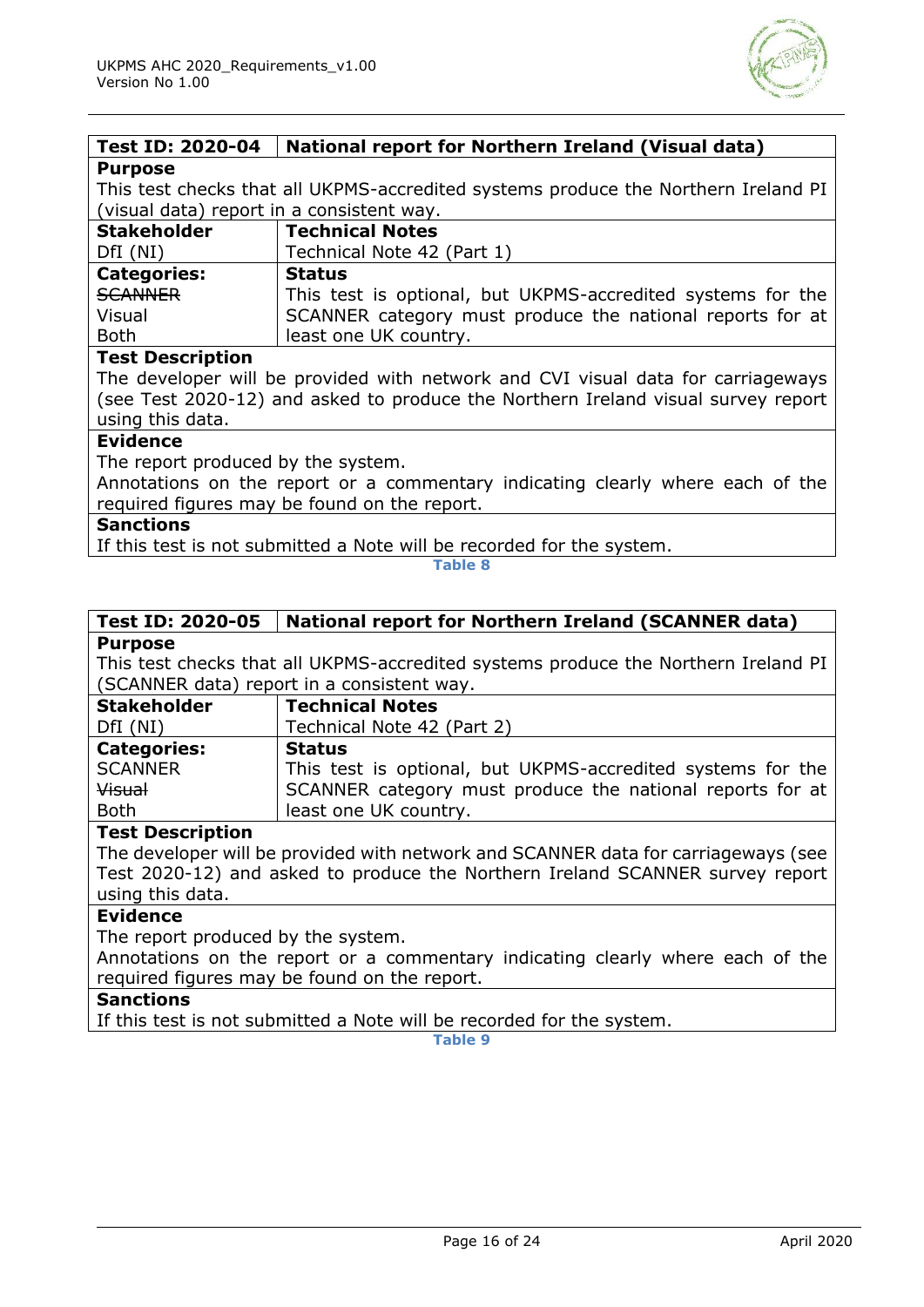

#### **Test ID: 2020-06 National report for Wales**

#### **Purpose**

This test checks that all UKPMS-accredited systems produce the Welsh PI report for PAM/020, PAM/021 and PAM/022 in a consistent way.

| <b>Stakeholder</b> | <b>Technical Notes</b>                                      |
|--------------------|-------------------------------------------------------------|
| Data Cymru         | <b>Technical Note 43</b>                                    |
| <b>Categories:</b> | <b>Status</b>                                               |
| <b>SCANNER</b>     | This test is optional, but UKPMS-accredited systems for the |
| <b>Visual</b>      | SCANNER category must produce the national reports for at   |
| <b>Both</b>        | least one UK country.                                       |

#### **Test Description**

The developer will be provided with network and SCANNER data for carriageways (see Test 2020-12) and asked to produce the Welsh PI report using this data.

#### **Evidence**

The report produced by the system.

Annotations on the report or a commentary indicating clearly where each of the required figures may be found on the report.

### **Sanctions**

If this test is not submitted a Note will be recorded for the system.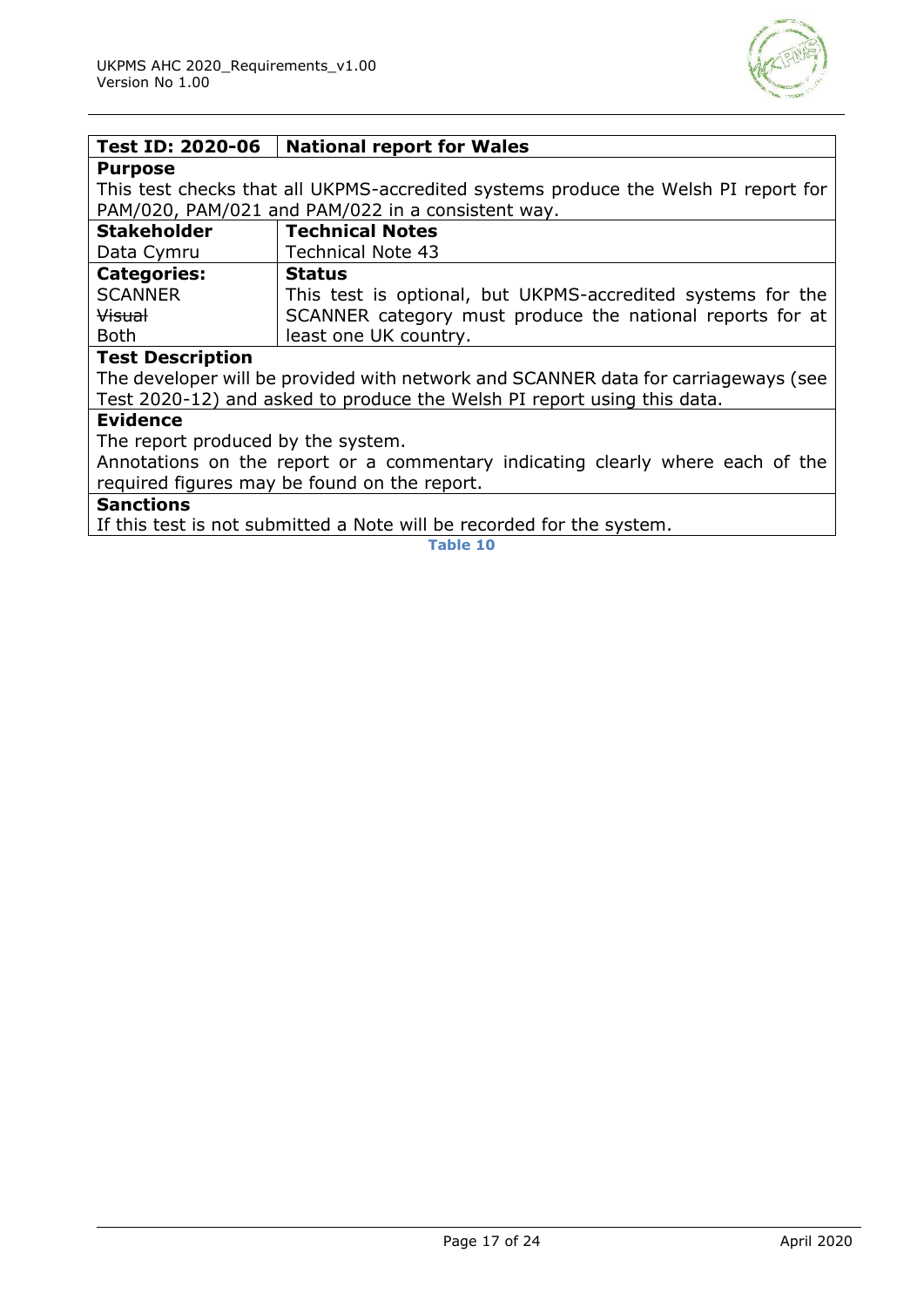

<span id="page-17-0"></span>

| <b>Test ID: 2020-07</b>                                                              | <b>Financial information (carriageways)</b>                                                                                                                                                                                                                                                                 |
|--------------------------------------------------------------------------------------|-------------------------------------------------------------------------------------------------------------------------------------------------------------------------------------------------------------------------------------------------------------------------------------------------------------|
| <b>Purpose</b>                                                                       |                                                                                                                                                                                                                                                                                                             |
| This test checks that all UKPMS-accredited systems produce the financial information |                                                                                                                                                                                                                                                                                                             |
| reports for carriageways in a consistent way.                                        |                                                                                                                                                                                                                                                                                                             |
| <b>Stakeholder</b>                                                                   | <b>Technical Notes</b>                                                                                                                                                                                                                                                                                      |
| <b>HAMFIG</b>                                                                        | Technical Note 46 (Part 1)                                                                                                                                                                                                                                                                                  |
| <b>Categories:</b>                                                                   | <b>Status</b>                                                                                                                                                                                                                                                                                               |
| <b>SCANNER</b>                                                                       | This test is optional.                                                                                                                                                                                                                                                                                      |
| <b>Visual</b>                                                                        |                                                                                                                                                                                                                                                                                                             |
| <b>Both</b>                                                                          |                                                                                                                                                                                                                                                                                                             |
| <b>Test Description</b>                                                              |                                                                                                                                                                                                                                                                                                             |
| .                                                                                    | $\mathbf{r}$ , $\mathbf{r}$ , $\mathbf{r}$ , $\mathbf{r}$ , $\mathbf{r}$ , $\mathbf{r}$ , $\mathbf{r}$ , $\mathbf{r}$ , $\mathbf{r}$ , $\mathbf{r}$ , $\mathbf{r}$ , $\mathbf{r}$ , $\mathbf{r}$ , $\mathbf{r}$ , $\mathbf{r}$ , $\mathbf{r}$ , $\mathbf{r}$ , $\mathbf{r}$ , $\mathbf{r}$ , $\mathbf{r}$ , |

The developer will be provided with network, inventory, SCANNER and visual (CVI and/or DVI) data for carriageways (see Test 2020-12) together with other input parameters and asked to produce the financial reports for carriageways using this data. These reports are:

- The carriageway accumulated depreciation report
- The carriageway annual depreciation report
- The carriageway inventory report to support GRC calculations

#### **Evidence**

The reports produced by the system.

Annotations on the reports or a commentary indicating clearly where each of the required figures may be found on the reports.

#### **Sanctions**

<span id="page-17-1"></span>If this test is not submitted a Note will be recorded for the system.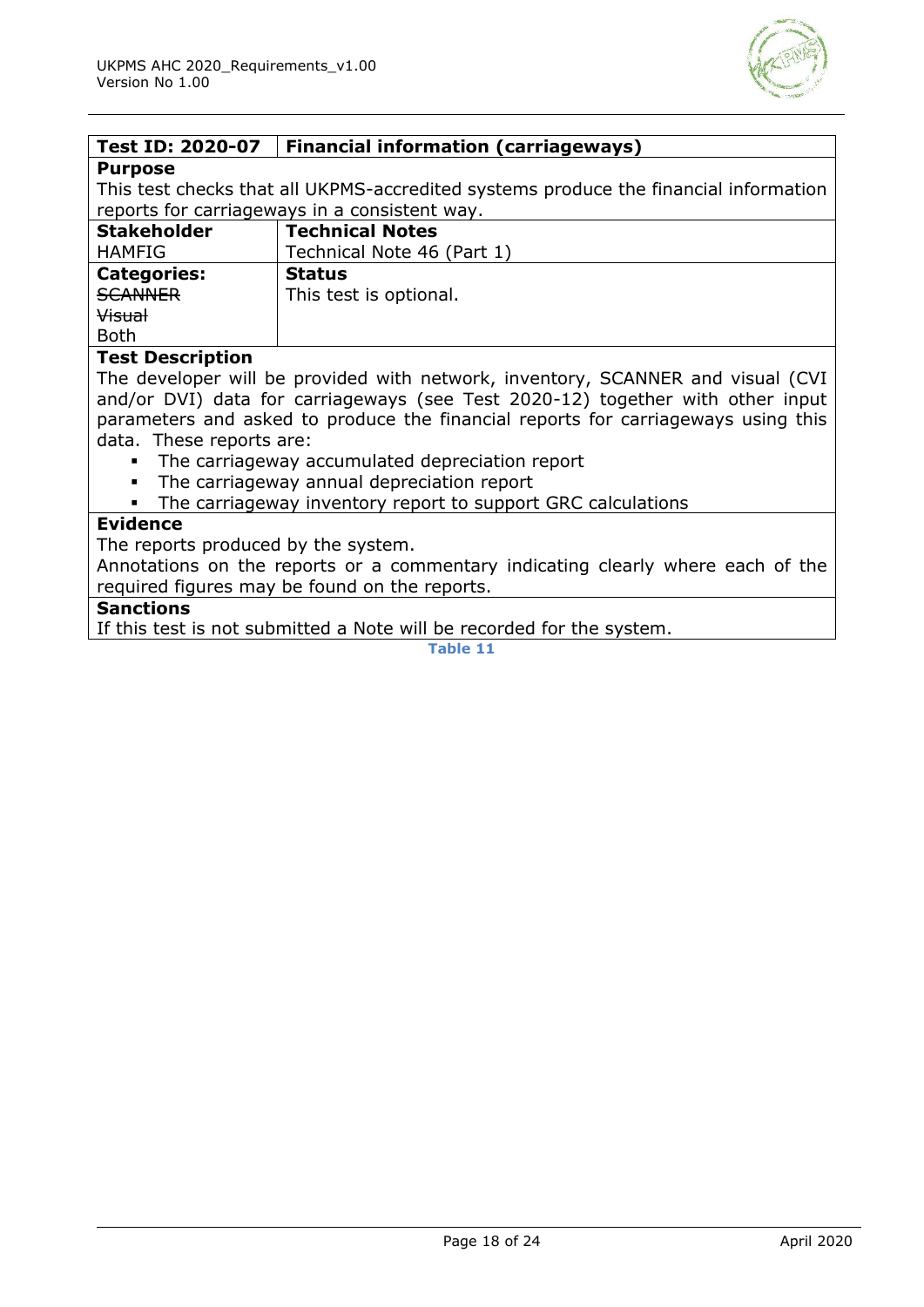

| <b>Test ID: 2020-08</b>                                                                            | <b>Financial information (footways and cycletracks)</b>                            |  |
|----------------------------------------------------------------------------------------------------|------------------------------------------------------------------------------------|--|
| <b>Purpose</b>                                                                                     |                                                                                    |  |
| This test checks that all UKPMS-accredited systems produce the financial information               |                                                                                    |  |
| reports for footways and cycletracks in a consistent way.                                          |                                                                                    |  |
| <b>Stakeholder</b>                                                                                 | <b>Technical Notes</b>                                                             |  |
| <b>HAMFIG</b>                                                                                      | Technical Note 46 (Part 2)                                                         |  |
| <b>Categories:</b>                                                                                 | <b>Status</b>                                                                      |  |
| <b>SCANNER</b>                                                                                     | This test is optional.                                                             |  |
| Visual                                                                                             |                                                                                    |  |
| <b>Both</b>                                                                                        |                                                                                    |  |
| <b>Test Description</b>                                                                            |                                                                                    |  |
|                                                                                                    | The developer will be provided with network, inventory and visual (FNS, CVI and/or |  |
|                                                                                                    | DVI) data for footways, cycletracks and paved verges (see Test 2020-12) and asked  |  |
| to produce the financial reports for footways, cycletracks and paved verges using this             |                                                                                    |  |
| data. These reports are:                                                                           |                                                                                    |  |
| Reports to support depreciation calculations for footways, cycletracks and                         |                                                                                    |  |
| paved verges                                                                                       |                                                                                    |  |
| Inventory reports for footways, cycletracks and paved verges to support GRC<br>$\blacksquare$      |                                                                                    |  |
| calculations                                                                                       |                                                                                    |  |
| <b>Evidence</b>                                                                                    |                                                                                    |  |
| The reports produced by the system.                                                                |                                                                                    |  |
| Annotations on the reports or a commentary indicating clearly where each of the                    |                                                                                    |  |
| required figures may be found on the reports.                                                      |                                                                                    |  |
| <b>Sanctions</b><br>TC this to st is mut acchaetheral a Mate coill has conserved from the a second |                                                                                    |  |

If this test is not submitted a Note will be recorded for the system.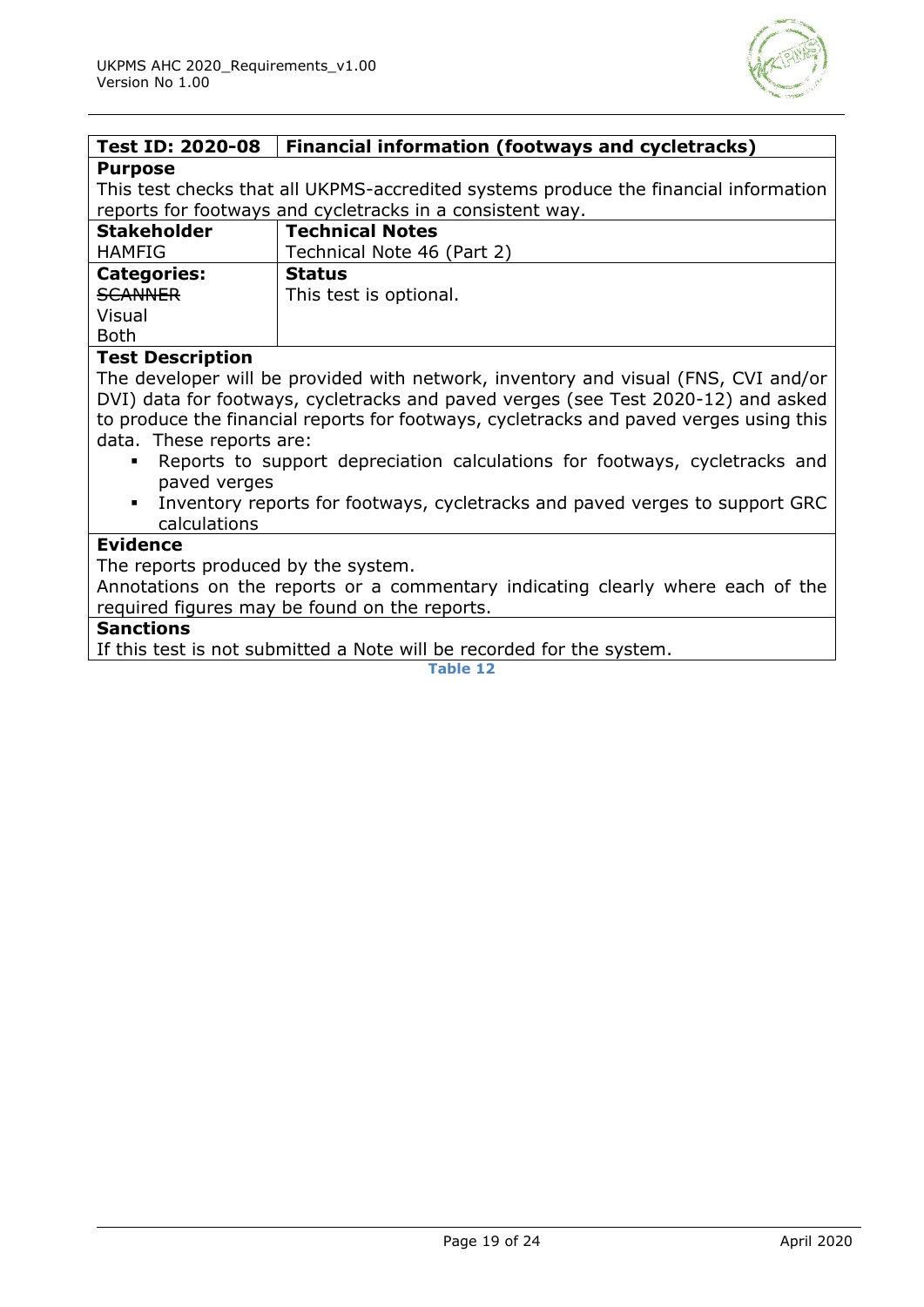

<span id="page-19-0"></span>

| <b>Test ID: 2020-09</b>                                                          | Local report for England (BV224b)                            |
|----------------------------------------------------------------------------------|--------------------------------------------------------------|
| <b>Purpose</b>                                                                   |                                                              |
| This test checks that all UKPMS-accredited systems produce the local performance |                                                              |
|                                                                                  | indicator report for unclassified roads in a consistent way. |
| <b>Stakeholder</b>                                                               | <b>Technical Notes</b>                                       |
| <b>RCMG</b>                                                                      | <b>Technical Note 38</b>                                     |
| <b>Categories:</b>                                                               | <b>Status</b>                                                |
| <b>SCANNER</b>                                                                   | This test is optional.                                       |
| Visual                                                                           |                                                              |
| <b>Both</b>                                                                      |                                                              |
| <b>Test Description</b>                                                          |                                                              |
| The developer will be provided with network and CVI visual data for carriageways |                                                              |
| (see Test 2020-12) and asked to produce the BV224b report for unclassified roads |                                                              |
| using this data.                                                                 |                                                              |
| <b>Evidence</b>                                                                  |                                                              |
| The report produced by the system.                                               |                                                              |
| Annotations on the report or a commentary indicating clearly where each of the   |                                                              |
| required figures may be found on the report.                                     |                                                              |

## **Sanctions**

<span id="page-19-1"></span>If this test is not submitted a Note will be recorded for the system.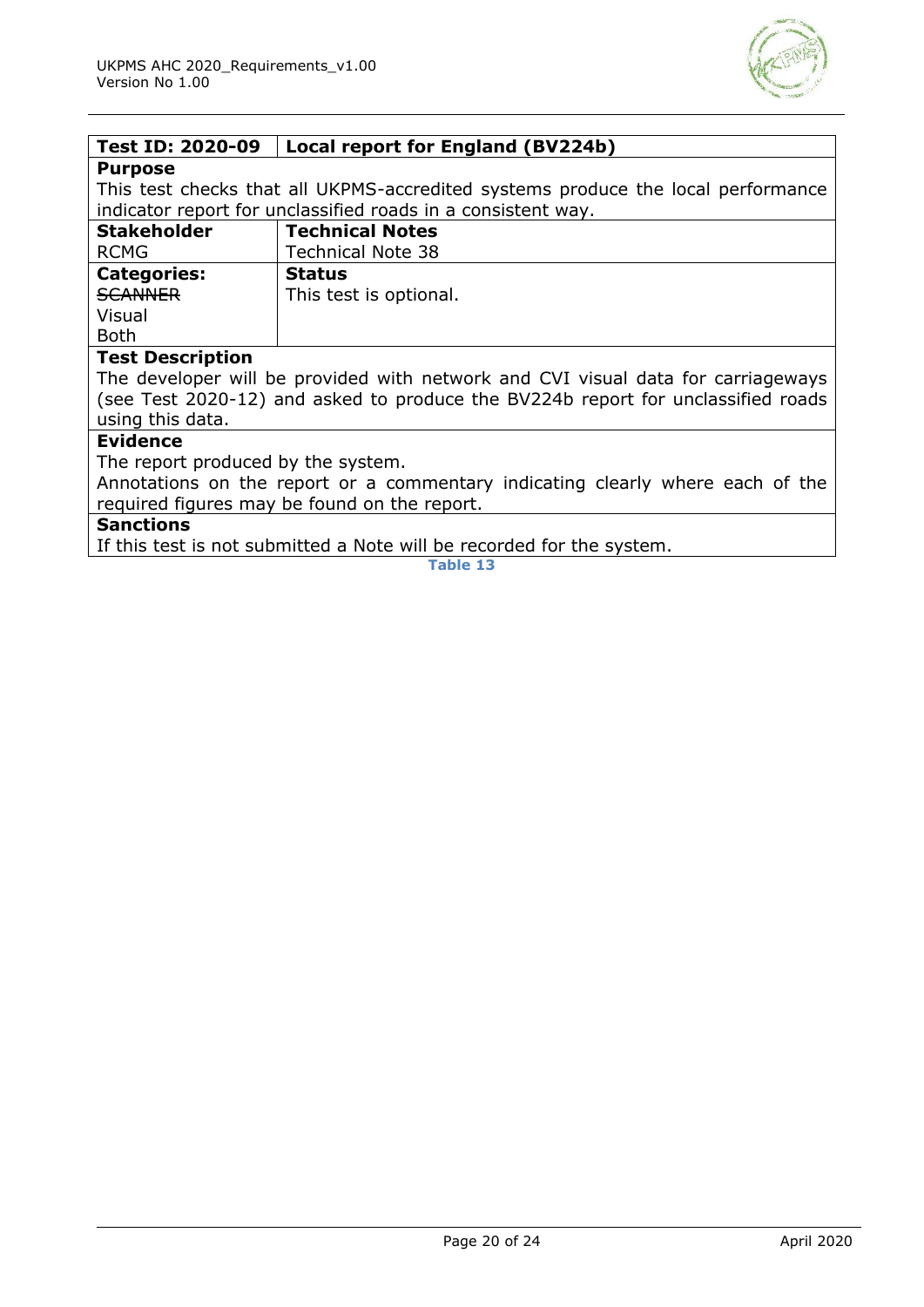

| Test ID: 2020-10                                                                 | Local report for England (BV187) |
|----------------------------------------------------------------------------------|----------------------------------|
| <b>Purpose</b>                                                                   |                                  |
| This test checks that all UKPMS-accredited systems produce the local performance |                                  |
| indicator report for footways in a consistent way.                               |                                  |
| <b>Stakeholder</b>                                                               | <b>Technical Notes</b>           |
| <b>FCMG</b>                                                                      | <b>Technical Note 29</b>         |
| <b>Categories:</b>                                                               | <b>Status</b>                    |
| <b>SCANNER</b>                                                                   | This test is optional.           |
| Visual                                                                           |                                  |
| <b>Both</b>                                                                      |                                  |
| <b>Test Description</b>                                                          |                                  |
| The developer will be provided with network, inventory and DVI visual data for   |                                  |
| footways (see Test 2020-12) and asked to produce the BV187 report for footways   |                                  |
| using this data.                                                                 |                                  |
| <b>Evidence</b>                                                                  |                                  |
| The report produced by the system.                                               |                                  |
| Annotations on the report or a commentary indicating clearly where each of the   |                                  |
| required figures may be found on the report.                                     |                                  |
| <b>Sanctions</b>                                                                 |                                  |

If this test is not submitted a Note will be recorded for the system.

**Table 14**

#### <span id="page-20-0"></span>**Test ID: 2020-11 Local network performance report for England (FNS) Purpose**

This test checks that all UKPMS-accredited systems produce the FNS network performance report for footways in a consistent way.

| <b>Stakeholder</b> | <b>Technical Notes</b>   |
|--------------------|--------------------------|
| <b>FCMG</b>        | <b>Technical Note 47</b> |
| <b>Categories:</b> | <b>Status</b>            |
| <b>SCANNER</b>     | This test is optional.   |
| Visual             |                          |
| <b>Both</b>        |                          |

#### **Test Description**

The developer will be provided with network and FNS visual data for footways (see Test 2020-12) and asked to produce the FNS report for footways using this data.

#### **Evidence**

The report produced by the system.

Annotations on the report or a commentary indicating clearly where each of the required figures may be found on the report.

#### **Sanctions**

If this test is not submitted a Note will be recorded for the system.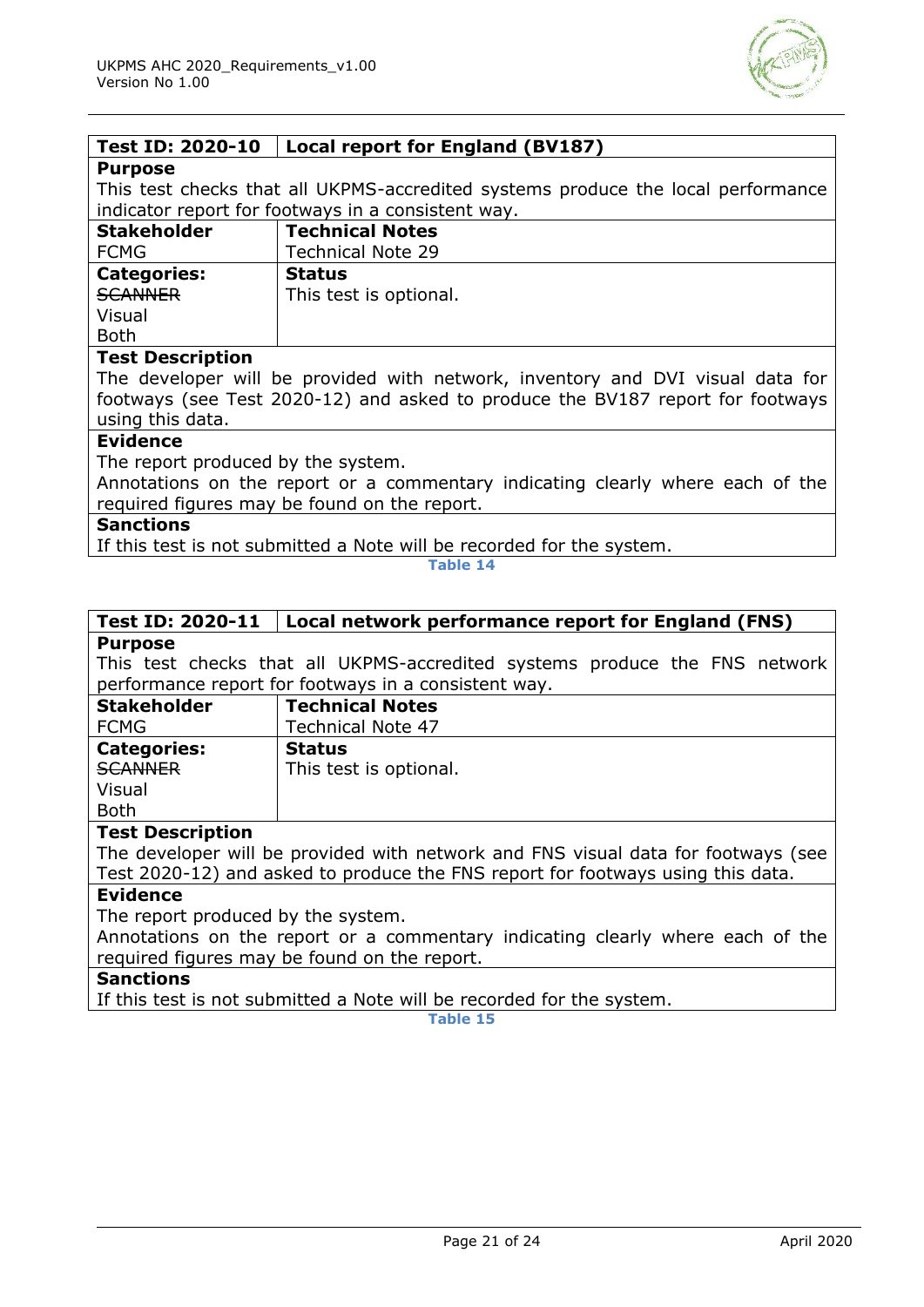

<span id="page-21-0"></span>

| Test ID: 2020-12                                                                        | Loading UKPMS network, inventory and condition data                                         |
|-----------------------------------------------------------------------------------------|---------------------------------------------------------------------------------------------|
| <b>Purpose</b>                                                                          |                                                                                             |
| The purpose of this test is to:                                                         |                                                                                             |
| 1. Provide data for use in the tests                                                    |                                                                                             |
| 2. Find out if the system can load UKPMS data                                           |                                                                                             |
| 3. Find out if the system can load UKPMS data in HMDIF format                           |                                                                                             |
| <b>Stakeholder</b>                                                                      | <b>Technical Notes</b>                                                                      |
| <b>RCMG</b>                                                                             | <b>Technical Note 3</b>                                                                     |
| <b>Categories:</b>                                                                      | <b>Status</b>                                                                               |
| <b>SCANNER</b>                                                                          | It is mandatory to be able to load the UKPMS data required to                               |
| Visual                                                                                  | carry out the tests.                                                                        |
| <b>Both</b>                                                                             | There is a choice of data format.                                                           |
| <b>Test Description</b>                                                                 |                                                                                             |
|                                                                                         | The developer will be asked to choose between HMDIF and Excel <sup>13</sup> format for each |
|                                                                                         | type of data (network, inventory, condition).                                               |
| NB: It may be possible to provide the data in other formats, but this must be discussed |                                                                                             |
| beforehand with the UKPMS accreditors.                                                  |                                                                                             |
| <b>Evidence</b>                                                                         |                                                                                             |
| A statement from the developer before beginning the test to confirm which file format   |                                                                                             |
| they will be using.                                                                     |                                                                                             |
| A statement to confirm if the data has been loaded using functionality available to     |                                                                                             |
| their users and included in their standard UKPMS system (at no extra charge).           |                                                                                             |
| <b>Sanctions</b>                                                                        |                                                                                             |
| If any part of the data is not loaded using functionality available to their users and  |                                                                                             |
| included in their standard UPKMS system (at no extra charge) a Note will be recorded    |                                                                                             |
| for the system.                                                                         |                                                                                             |
| If any part of the data is not loaded using HMDIF format a Note will be recorded for    |                                                                                             |
| the system.                                                                             |                                                                                             |

<sup>&</sup>lt;sup>13</sup> For Excel format the data contents and structure will reflect the relevant data tables in the R&P. The data tables in the R&P have names in UPPER CASE.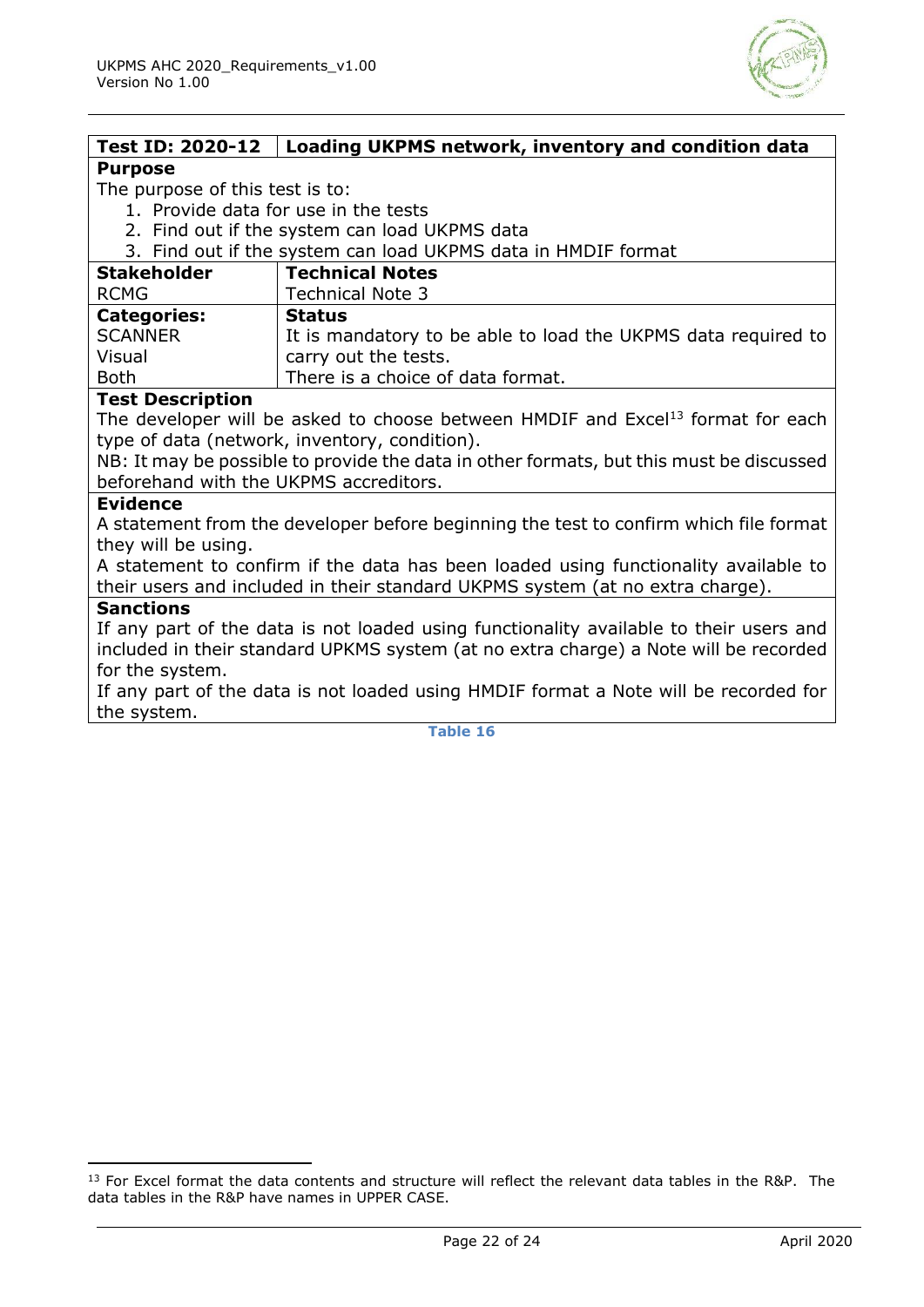

#### <span id="page-22-0"></span>**Test ID: 2020-13 Exporting UKPMS network, inventory and condition data Purpose**

#### The purpose of this test is to:

- 1. Contribute real-world datasets for the post-AHC exercise
- 2. Find out if the system can export UKPMS data
- 3. Find out if the system can export UKPMS data in HMDIF format

| <b>Stakeholder</b><br><b>RCMG</b> | <b>Technical Notes</b><br><b>Technical Note 3</b> |
|-----------------------------------|---------------------------------------------------|
| <b>Categories:</b>                | <b>Status</b>                                     |
| <b>SCANNER</b>                    | It is mandatory to be able to export UKPMS data.  |
| Visual                            | There is a choice of data format.                 |
| <b>Both</b>                       |                                                   |

#### **Test Description**

The developer must source and submit real-world data if possible. If they are not able to do so, they must contact the UKPMS accreditors to discuss alternative arrangements.

The developer will be asked to choose between HMDIF and Excel<sup>14</sup> format for each type of data (network, inventory, condition).

NB: It may be possible to accept data in other formats, but this must be discussed beforehand with the UKPMS accreditors.

This test must be carried out during the main window of the 2020 AHC (i.e. before the end of October 2020) so that the post-AHC exercise can proceed directly after this.

#### **Evidence**

A statement from the developer before beginning the test to confirm which file format they will be using.

A statement to confirm if the data has been exported using functionality available to their users and included in their standard UKPMS system (at no extra charge). Real-world data and reports for the post-AHC exercise.

#### **Sanctions**

If any part of the data is not exported using functionality available to their users and included in their standard UPKMS system (at no extra charge) a Note will be recorded for the system.

<span id="page-22-1"></span>If any part of the data is not exported using HMDIF format a Note will be recorded for the system.

<sup>&</sup>lt;sup>14</sup> For Excel format the data contents and structure must reflect the relevant data tables in the R&P. The data tables in the R&P have names in UPPER CASE.